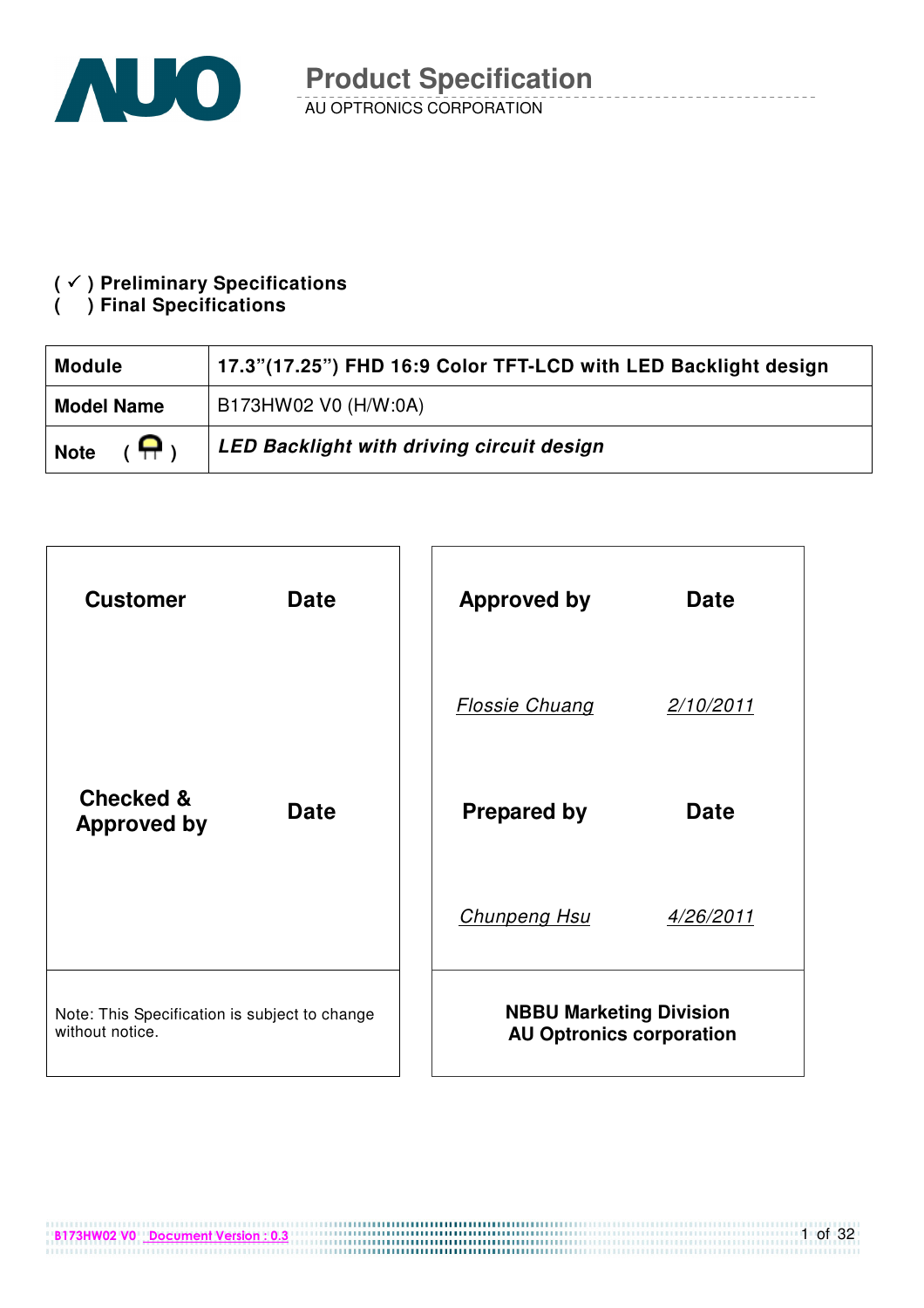

## **Contents**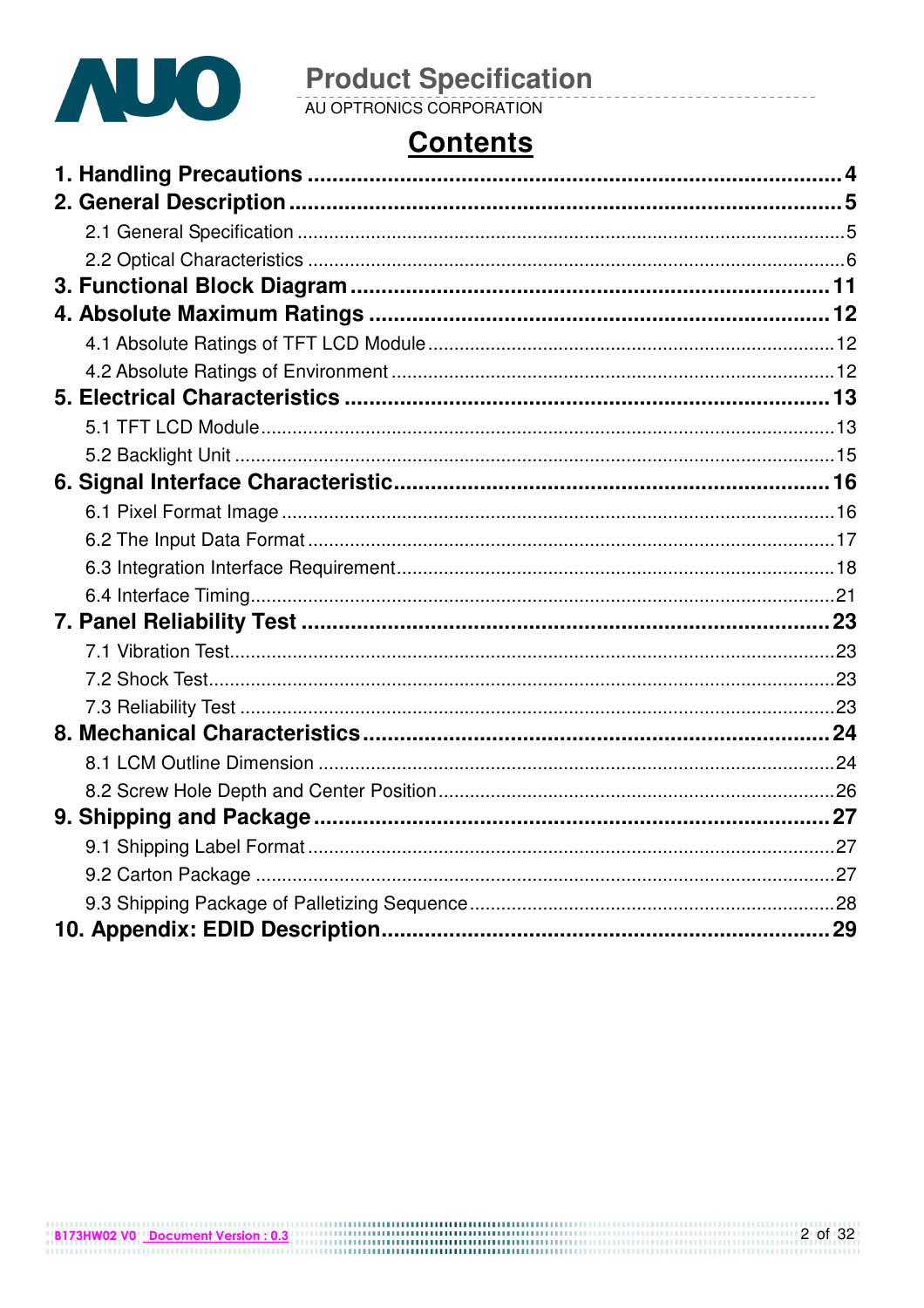

AU OPTRONICS CORPORATION

## **Record of Revision**

|     | <b>Version and Date</b> | Page | Old description                                      | <b>New Description</b>                               | Remark |
|-----|-------------------------|------|------------------------------------------------------|------------------------------------------------------|--------|
| 0.1 | 2011/1/18               | All  | <b>Preliminary Edition</b>                           |                                                      |        |
| 0.2 | 2011/2/10               | P.6  | <b>Optical Characristics TBD</b>                     | Add Optical Characristics Data                       |        |
| 0.3 | 2011/4/26               | P.15 | LED Power Supply: Min 6V<br>PWM Frequency: Typ 200Hz | Led Power Supply: Min 7V<br>PWM Frequency: Typ 1K Hz |        |
|     |                         |      |                                                      |                                                      |        |
|     |                         |      |                                                      |                                                      |        |
|     |                         |      |                                                      |                                                      |        |
|     |                         |      |                                                      |                                                      |        |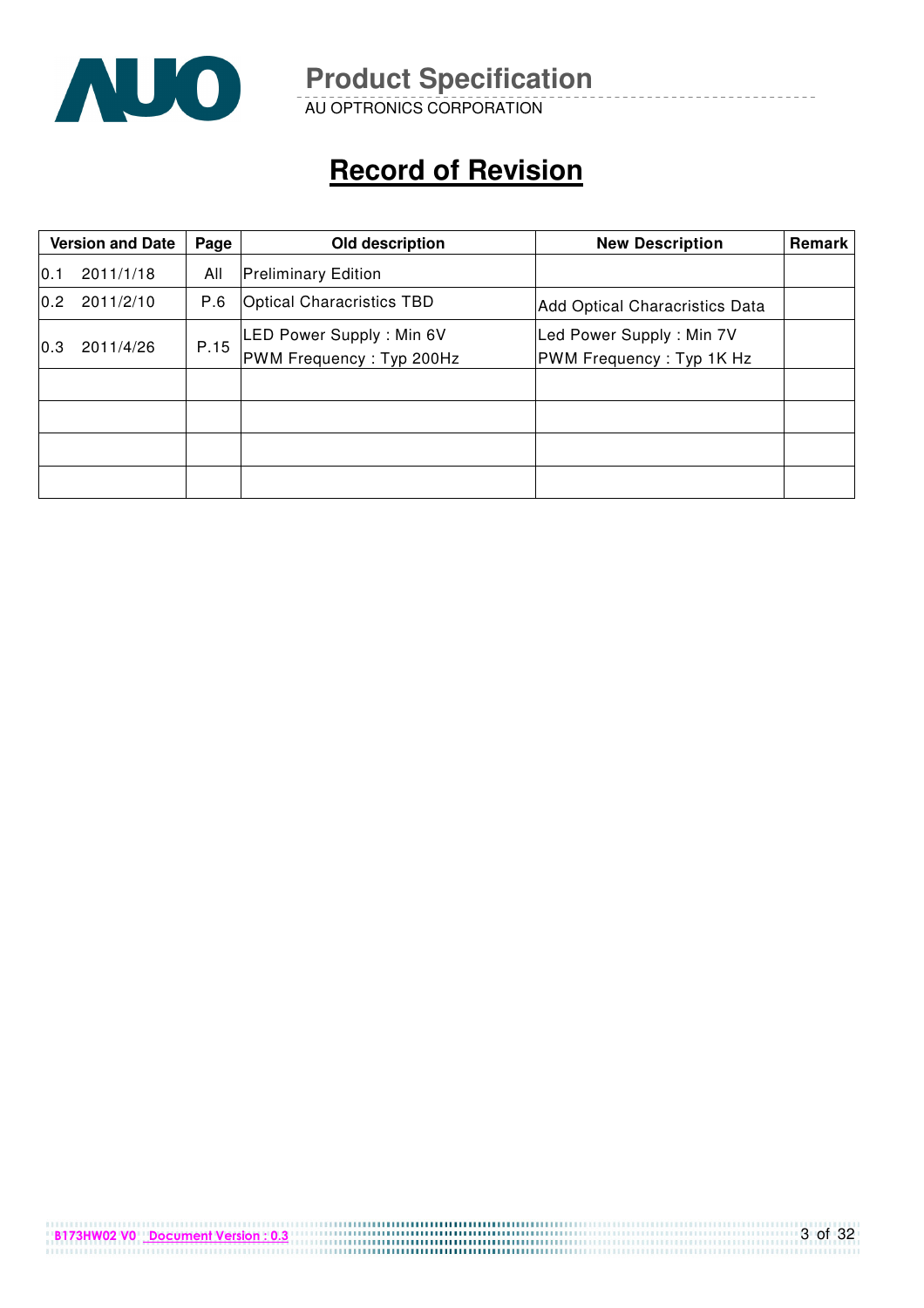

AU OPTRONICS CORPORATION

### **1. Handling Precautions**

- 1) Since front polarizer is easily damaged, pay attention not to scratch it.
- 2) Be sure to turn off power supply when inserting or disconnecting from input connector.
- 3) Wipe off water drop immediately. Long contact with water may cause discoloration or spots.
- 4) When the panel surface is soiled, wipe it with absorbent cotton or other soft cloth.
- 5) Since the panel is made of glass, it may break or crack if dropped or bumped on hard surface.
- 6) Since CMOS LSI is used in this module, take care of static electricity and insure human earth when handling.
- 7) Do not open nor modify the Module Assembly.
- 8) Do not press the reflector sheet at the back of the module to any directions.
- 9) At the insertion or removal of the Signal Interface Connector, be sure not to rotate nor tilt the Interface Connector of the TFT Module.
- 11) After installation of the TFT Module into an enclosure (Notebook PC Bezel, for example), do not twist nor bend the TFT Module even momentary. At designing the enclosure, it should be taken into consideration that no bending/twisting forces are applied to the TFT Module from outside. Otherwise the TFT Module may be damaged.
- 12) Small amount of materials having no flammability grade is used in the LCD module. The LCD module should be supplied by power complied with requirements of Limited Power Source (IEC60950 or UL1950), or be applied exemption.
- 13) Disconnecting power supply before handling LCD modules, it can prevent electric shock, DO NOT TOUCH the electrode parts, cables, connectors and LED circuit part of TFT module that a LED light bar build in as a light source of back light unit. It can prevent electrostatic breakdown.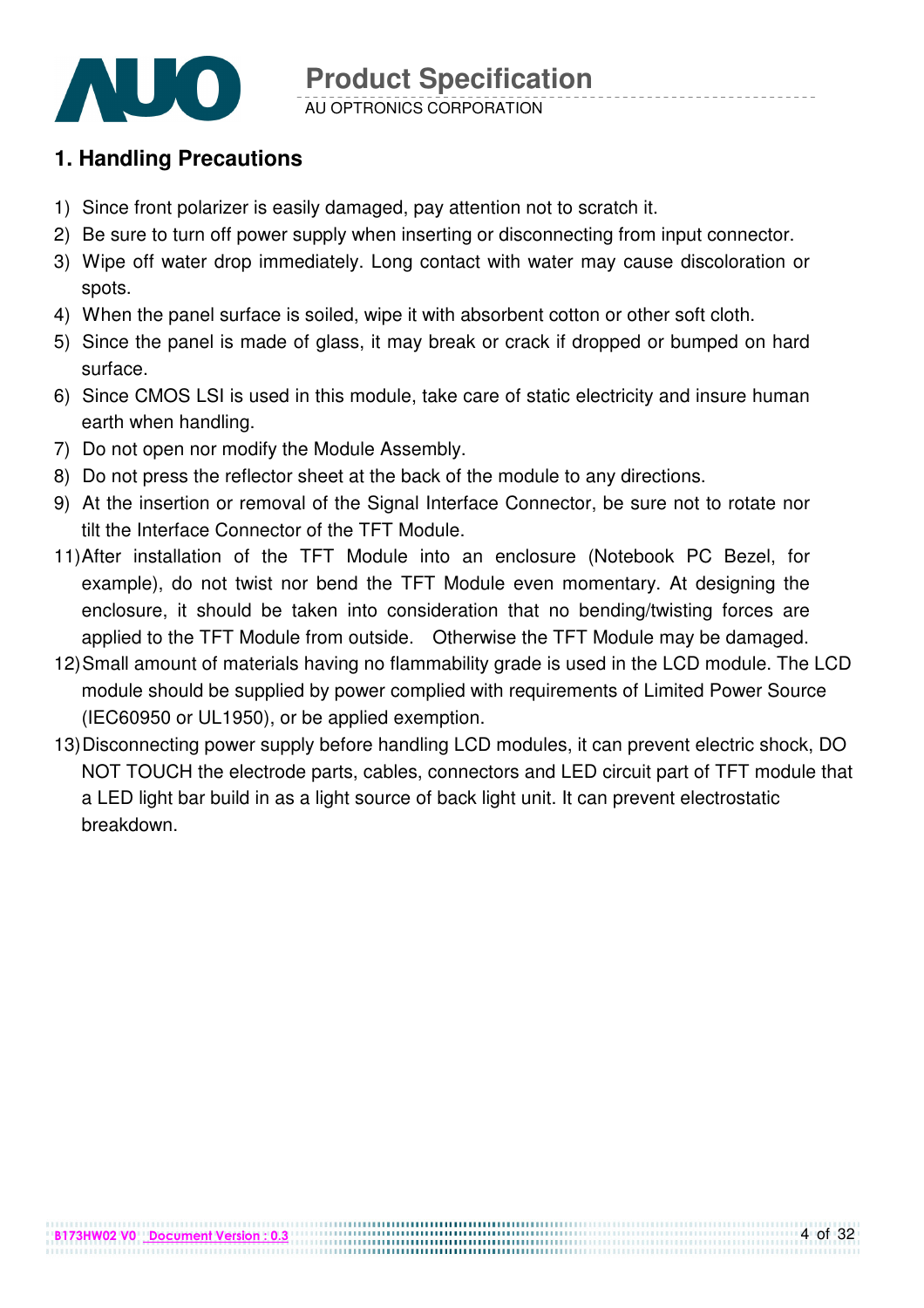

AU OPTRONICS CORPORATION

#### **2. General Description**

B173HW02 V0 is a Color Active Matrix Liquid Crystal Display composed of a TFT LCD panel, a driver circuit, and LED backlight system. The screen format is intended to support the FHD 16:9 1920(H) x 1080(V) screen and 262k colors (RGB 6-bits data driver) with LED backlight driving circuit. All input signals are LVDS interface compatible.

B173HW02 V0 is designed for a display unit of notebook style personal computer and industrial machine.

#### **2.1 General Specification**

The following items are characteristics summary on the table at 25  $\degree$ C condition:

| Items                                                      | <b>Unit</b>                                                      | <b>Specifications</b>                                      |                                        |        |       |  |
|------------------------------------------------------------|------------------------------------------------------------------|------------------------------------------------------------|----------------------------------------|--------|-------|--|
| Screen Diagonal                                            | [mm]                                                             | 17.3W"(17.25)                                              |                                        |        |       |  |
| <b>Active Area</b>                                         | [mm]                                                             | 381.888 X 214.812                                          |                                        |        |       |  |
| Pixels H x V                                               |                                                                  | 1920x3(RGB) x1080                                          |                                        |        |       |  |
| <b>Pixel Pitch</b>                                         | [mm]                                                             | 0.1989X0.1989                                              |                                        |        |       |  |
| <b>Pixel Format</b>                                        |                                                                  | R.G.B. Vertical Stripe                                     |                                        |        |       |  |
| Display Mode                                               |                                                                  | Normally White                                             |                                        |        |       |  |
| White Luminance (ILED=20mA)<br>(Note: ILED is LED current) | $\lceil cd/m^2 \rceil$                                           | 300 typ. (5 points average)<br>255 min. (5 points average) |                                        |        |       |  |
| <b>Luminance Uniformity</b>                                |                                                                  | 1.25 max. (5 points) / 1.35 max. (13 points)               |                                        |        |       |  |
| <b>Contrast Ratio</b>                                      |                                                                  | 500 typ                                                    |                                        |        |       |  |
| Response Time                                              | [ms]                                                             | 8 typ / 16 Max                                             |                                        |        |       |  |
| Nominal Input Voltage VDD                                  | [Volt]                                                           | $+3.3$ typ.                                                |                                        |        |       |  |
| <b>Power Consumption</b>                                   | [Watt]                                                           |                                                            | 9.0 max. (Include Logic and Blu power) |        |       |  |
| Weight                                                     | [Grams]                                                          | 590 max.                                                   |                                        |        |       |  |
| <b>Physical Size</b>                                       |                                                                  |                                                            | Min.                                   | Typ.   | Max.  |  |
| Include bracket                                            | [mm]                                                             | Length                                                     | 397.6                                  | 398.1  | 398.6 |  |
|                                                            |                                                                  | Width                                                      | 232.3                                  | 232.8  | 233.3 |  |
|                                                            |                                                                  | <b>Thickness</b>                                           |                                        | $-$ -- | 6.0   |  |
| <b>Electrical Interface</b>                                |                                                                  | 2 channel LVDS                                             |                                        |        |       |  |
| <b>Glass Thickness</b>                                     | [mm]                                                             | 0.5                                                        |                                        |        |       |  |
| <b>Surface Treatment</b>                                   |                                                                  | Glare                                                      |                                        |        |       |  |
| <b>Support Color</b>                                       |                                                                  | 262K colors (RGB 6-bit)                                    |                                        |        |       |  |
| Temperature Range<br>Operating<br>Storage (Non-Operating)  | $\lceil{^{\circ}C}\rceil$<br>$\overline{[}^{\circ}C\overline{]}$ | 0 to $+50$<br>$-20$ to $+60$                               |                                        |        |       |  |
| RoHS Compliance                                            |                                                                  | RoHS Compliance                                            |                                        |        |       |  |

...................................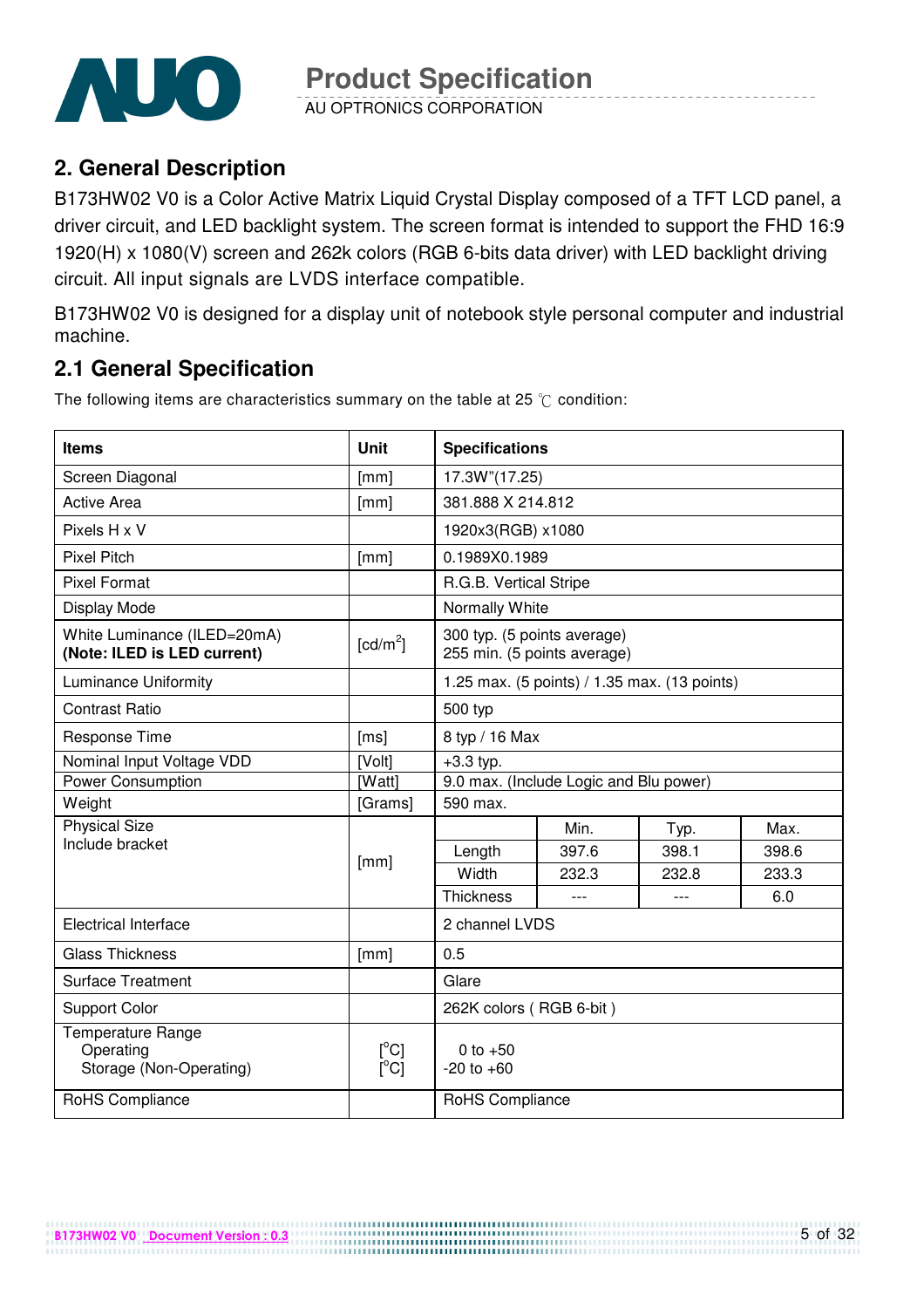

AU OPTRONICS CORPORATION

## **2.2 Optical Characteristics**

The optical characteristics are measured under stable conditions at 25°C (Room Temperature) :

| Item                                |             | Symbol                | Conditions            | Min.  | Typ.  | Max.  | Unit              | Note                    |
|-------------------------------------|-------------|-----------------------|-----------------------|-------|-------|-------|-------------------|-------------------------|
| <b>White Luminance</b><br>ILED=20mA |             |                       | 5 points average      | 255   | 300   | $---$ | cd/m <sup>2</sup> | 1, 4, 5.                |
|                                     |             | $\theta_{\mathsf{R}}$ | Horizontal<br>(Right) | 40    | 45    | ---   |                   |                         |
| <b>Viewing Angle</b>                |             | $\theta_L$            | $CR = 10$<br>(Left)   | 40    | 45    | $---$ |                   |                         |
|                                     |             | $\Psi_H$              | Vertical<br>(Upper)   | 10    | 15    | $---$ | degree            | 4, 9                    |
|                                     |             | $\Psi_L$              | (Lower)<br>$CR = 10$  | 30    | 35    | ---   |                   |                         |
| <b>Luminance Uniformity</b>         |             | $\delta_{\text{5P}}$  | 5 Points              | $---$ | ---   | 1.25  |                   | 1, 3, 4                 |
| <b>Luminance Uniformity</b>         |             | $\delta_{13P}$        | 13 Points             | $---$ | ---   | 1.42  |                   | 2, 3, 4                 |
| <b>Contrast Ratio</b>               |             | CR                    |                       | 400   | 500   | ---   |                   | 4, 6                    |
| Cross talk                          |             | $\%$                  |                       | $---$ | ---   | 4     |                   | 4, 7                    |
| Response Time                       |             | $T_{RT}$              | Rising + Falling      | ---   | 8     | 16    | msec              | 4, 8                    |
|                                     | Red         | <b>Rx</b>             |                       | 0.611 | 0.641 | 0.671 |                   |                         |
|                                     |             | <b>Ry</b>             |                       | 0.315 | 0.345 | 0.375 |                   |                         |
|                                     | Green       | Gx                    |                       | 0.294 | 0.324 | 0.354 |                   |                         |
| Color /<br>Chromaticity             |             | Gy                    |                       | 0.591 | 0.621 | 0.651 |                   |                         |
| Coodinates                          |             | <b>Bx</b>             | <b>CIE 1931</b>       | 0.121 | 0.151 | 0.181 |                   | $\overline{\mathbf{4}}$ |
|                                     | <b>Blue</b> | <b>By</b>             |                       | 0.027 | 0.057 | 0.087 |                   |                         |
|                                     |             | Wx                    |                       | 0.283 | 0.312 | 0.342 |                   |                         |
|                                     | White       | Wy                    |                       | 0.299 | 0.329 | 0.359 |                   |                         |
| <b>NTSC</b>                         |             | $\%$                  |                       | ---   | 72    | ---   |                   |                         |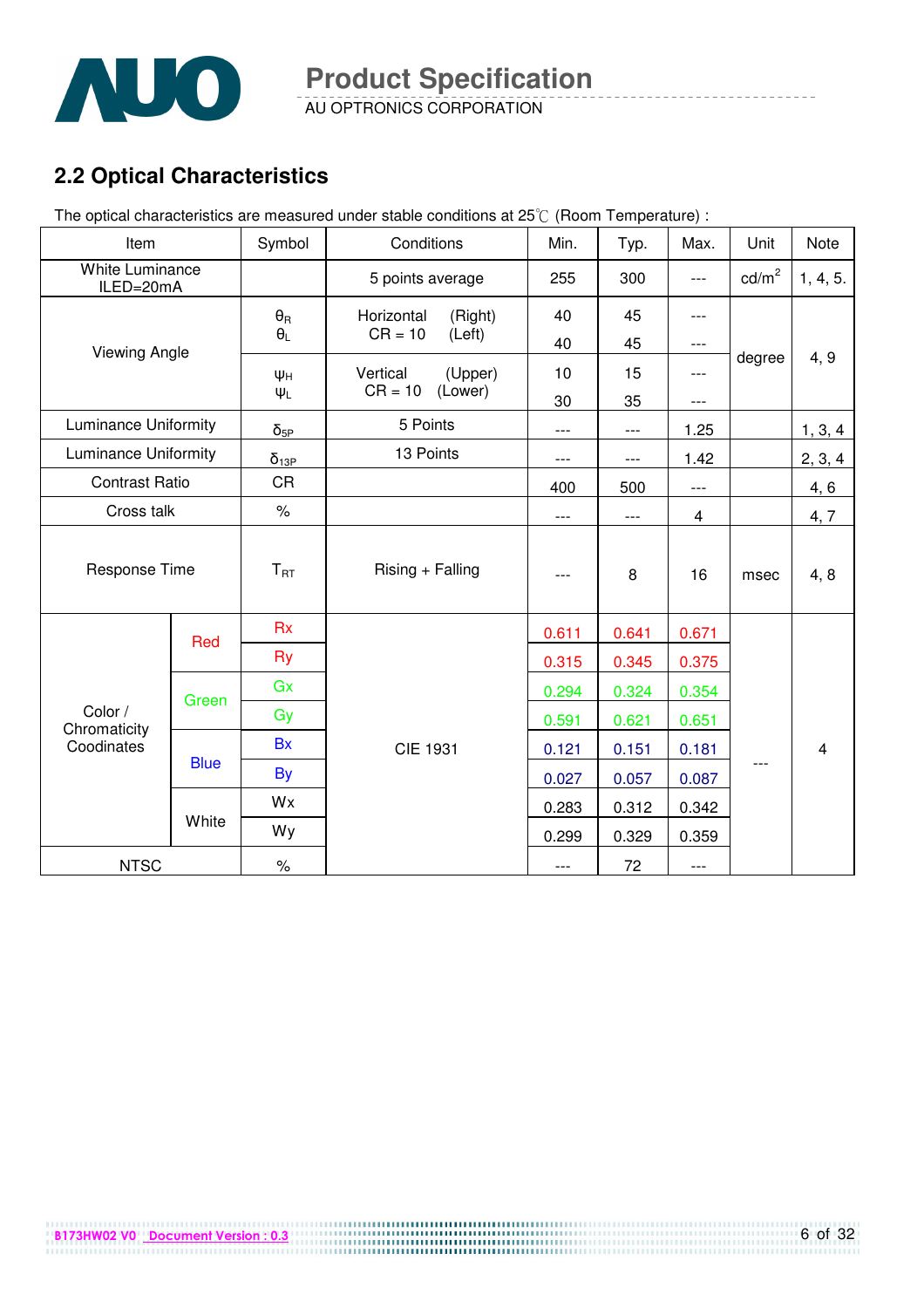

AU OPTRONICS CORPORATION

**Note 1**: 5 points position (Ref: Active area)



**Note 2**: 13 points position (Ref: Active area)



**Note 3**: The luminance uniformity of 5 or13 points is defined by dividing the maximum luminance values by the minimum test point luminance

> $\delta$  w Maximum Brightness of thirteen points Maximum Brightness of five points  $\delta_{\text{W5}}$  =  $\frac{1}{\text{Minimum~Brightness of five points}}$

$$
W13 - Minimum Bridhness of thirteen points
$$

B173HW02 V0 Document Version : 0.3

#### **Note 4**: Measurement method

The LCD module should be stabilized at given temperature for 30 minutes to avoid abrupt temperature change during measuring. In order to stabilize the luminance, the measurement should be executed after lighting Backlight

7 of 32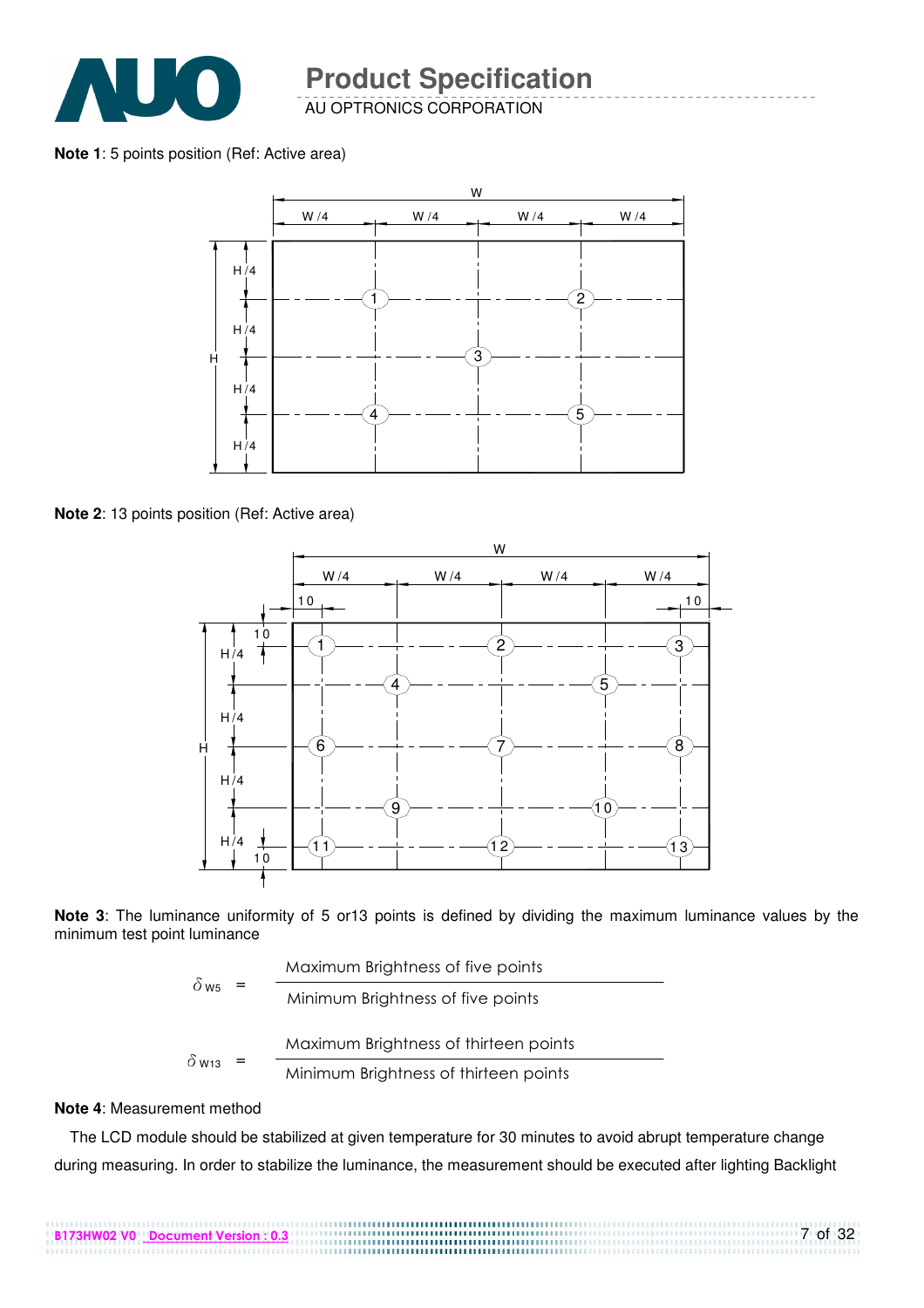

AU OPTRONICS CORPORATION

for 30 minutes in a stable, windless and dark room, and it should be measured in the center of screen.



Center of the screen

**Note 5** : Definition of Average Luminance of White (Y<sub>L</sub>):

Measure the luminance of gray level 63 at 5 points  $Y_L = [L (1) + L (2) + L (3) + L (4) + L (5)] / 5$ 

L (x) is corresponding to the luminance of the point X at Figure in Note (1).

#### **Note 6** : Definition of contrast ratio:

Contrast ratio is calculated with the following formula.

Contrast ratio (CR)= Brightness on the "White" state Brightness on the "Black" state

**Note 7** : Definition of Cross Talk (CT)

 $CT = |Y_B - Y_A| / Y_A \times 100$  (%)

#### Where

YA = Luminance of measured location without gray level 0 pattern (cd/m2)

.................................

 $Y_B$  = Luminance of measured location with gray level 0 pattern (cd/m<sub>2</sub>)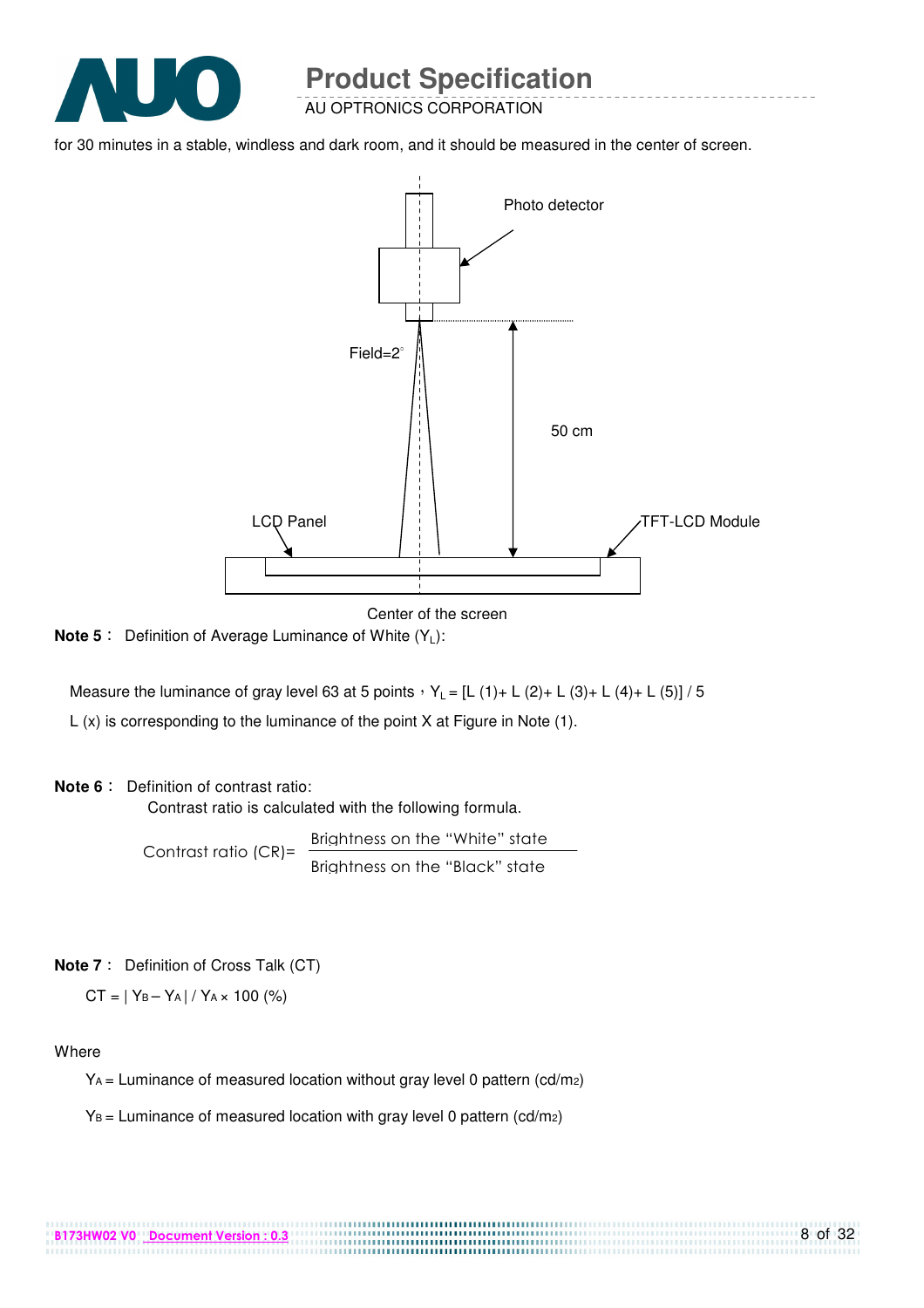

AU OPTRONICS CORPORATION



**Note 8**: Definition of response time:

The output signals of BM-7 or equivalent are measured when the input signals are changed from "Black" to "White" (falling time) and from "White" to "Black" (rising time), respectively. The response time interval between the 10% and 90% of amplitudes. Refer to figure as below.



,,,,,,,,,,,,,,,,,,,,,,,,,,,,,,,,,,,,,

.............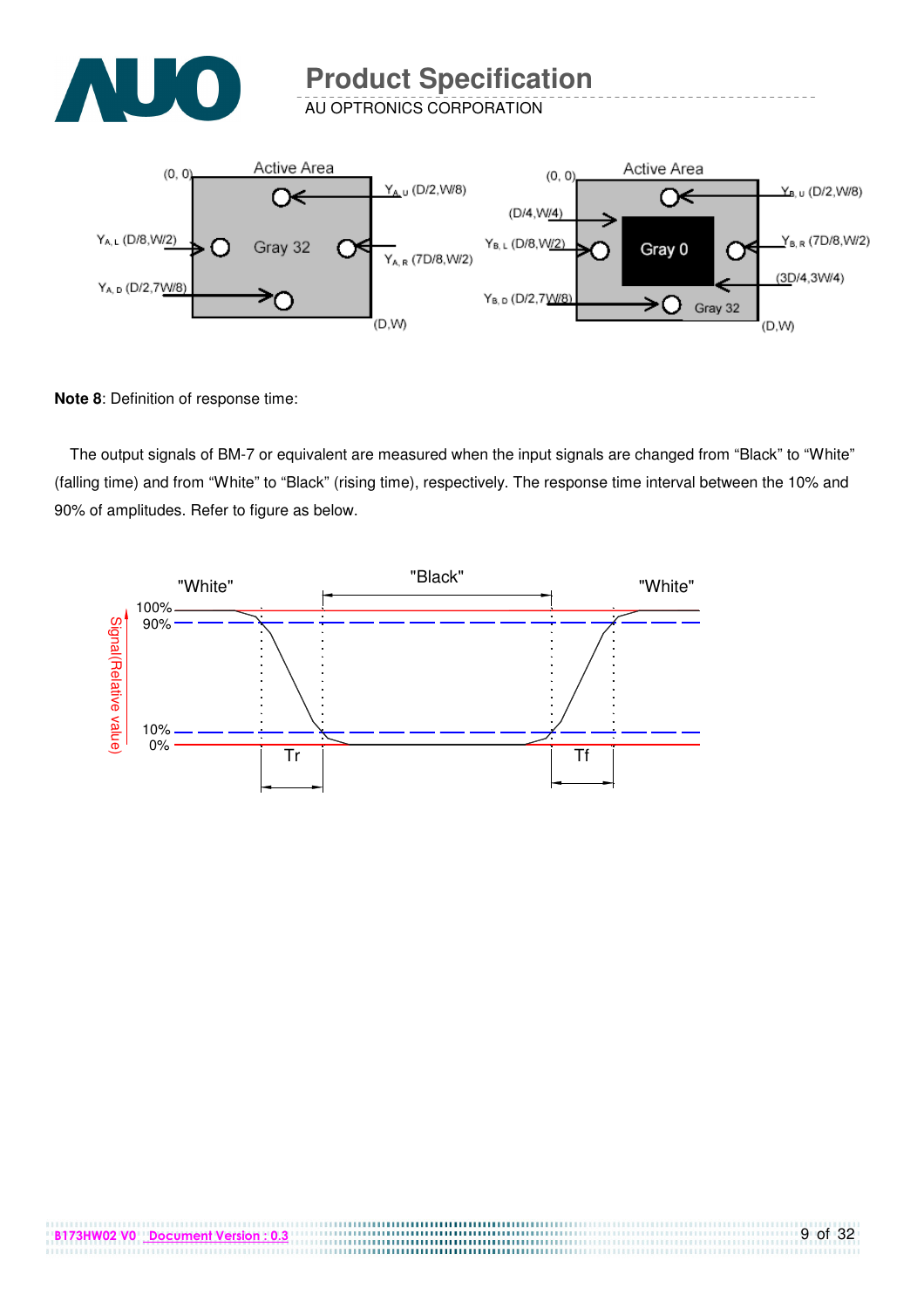

AU OPTRONICS CORPORATION

#### **Note 9**. Definition of viewing angle

Viewing angle is the measurement of contrast ratio  $\geq$  10, at the screen center, over a 180° horizontal and 180° vertical range (off-normal viewing angles). The 180° viewing angle range is broken down as follows; 90° (θ) horizontal left and right and 90° (Φ) vertical, high (up) and low (down). The measurement direction is typically perpendicular to the display surface with the screen rotated about its center to develop the desired measurement viewing angle.

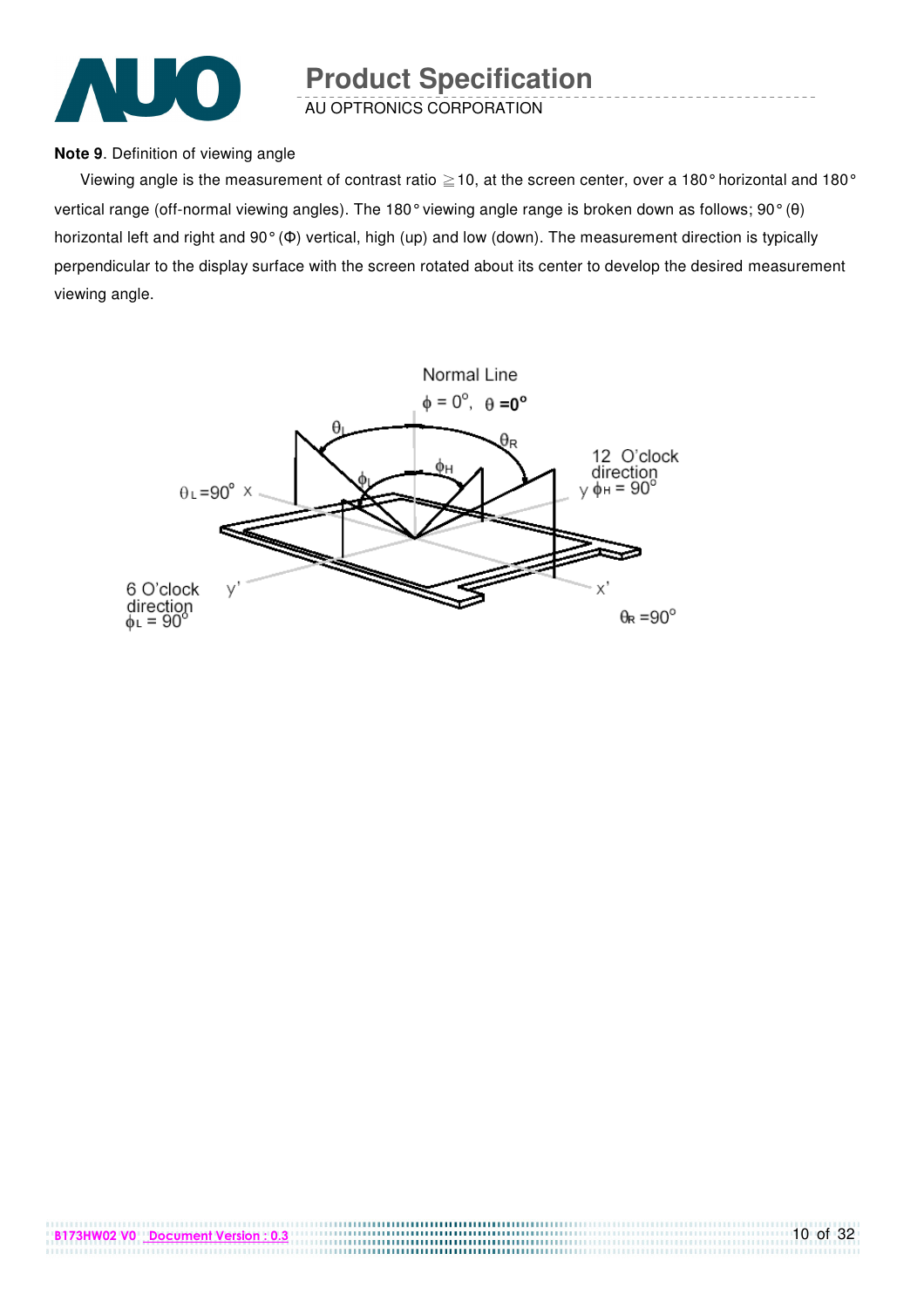

AU OPTRONICS CORPORATION

#### **3. Functional Block Diagram**

The following diagram shows the functional block of the 17.3 inches wide Color TFT/LCD 40 Pin two channel Module

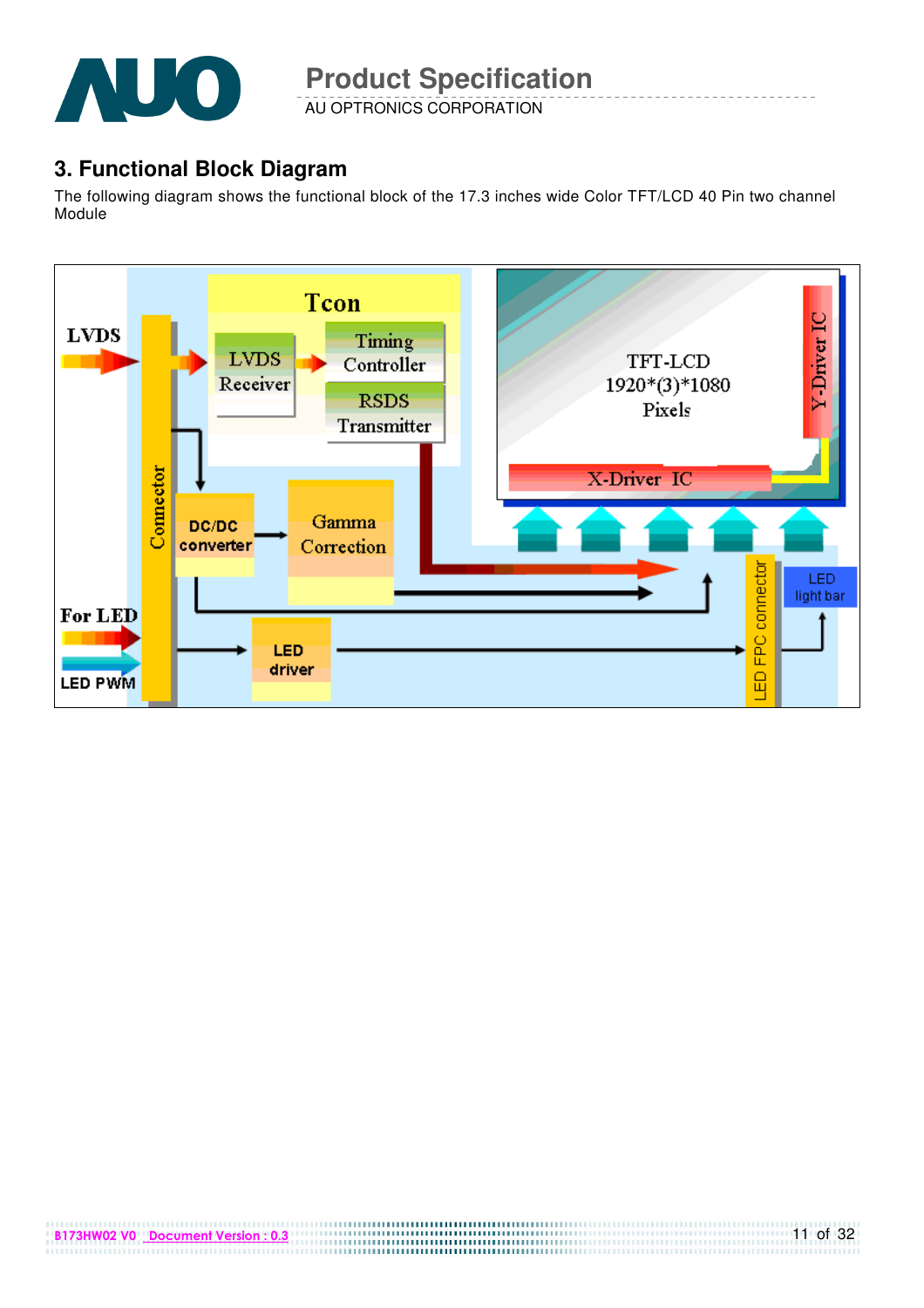

AU OPTRONICS CORPORATION

### **4. Absolute Maximum Ratings**

An absolute maximum rating of the module is as following:

#### **4.1 Absolute Ratings of TFT LCD Module**

| ltem                    | Svmbol | Min        | Max  | Unit   | <b>Conditions</b> |
|-------------------------|--------|------------|------|--------|-------------------|
| Logic/LCD Drive Voltage | Vin    | ∩≏<br>-v.J | +4.0 | [Volt] | Note              |

#### **4.2 Absolute Ratings of Environment**

| <b>Item</b>                  | Symbol     | Min | Max   | Unit                      | <b>Conditions</b> |
|------------------------------|------------|-----|-------|---------------------------|-------------------|
| <b>Operating Temperature</b> | TOP        |     | $+50$ | $\lceil{^{\circ}C}\rceil$ | Note 4            |
| <b>Operation Humidity</b>    | <b>HOP</b> | 5   | 95    | [%RH]                     | Note 4            |
| Storage Temperature          | TST        | -20 | $+60$ | $\lceil{^{\circ}C}\rceil$ | Note 4            |
| <b>Storage Humidity</b>      | HST        | 5   | 95    | [%RH]                     | Note 4            |

Note 1: At Ta (25°C)

Note 2: Permanent damage to the device may occur if exceed maximum values

Note 3: LED specification refer to section 5.2

Note 4: For quality performance, please refer to AUO IIS (Incoming Inspection Standard).



................................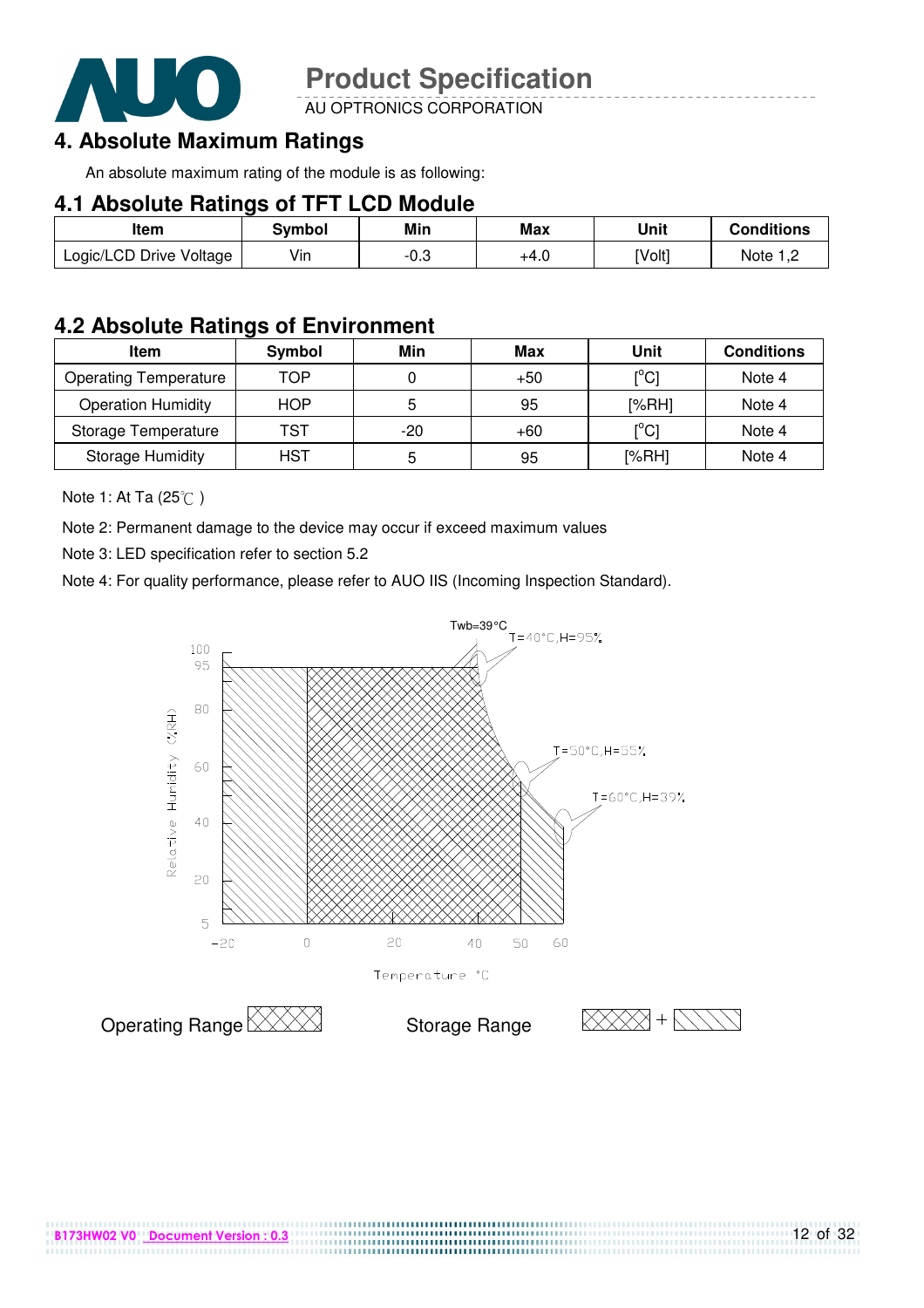

AU OPTRONICS CORPORATION

#### **5. Electrical Characteristics**

#### **5.1 TFT LCD Module**

#### **5.1.1 Power Specification**

Input power specifications are as follows;

The power specification are measured under  $25^{\circ}$  and frame frenquency under 60Hz

| <b>Symble</b> | <b>Parameter</b>                               | Min                      | Typ                      | <b>Max</b> | <b>Units</b> | <b>Note</b> |
|---------------|------------------------------------------------|--------------------------|--------------------------|------------|--------------|-------------|
| VDD           | Logic/LCD Drive<br>Voltage                     | 3.0                      | 3.3                      | 3.6        | [Volt]       |             |
| PDD           | <b>VDD Power</b>                               |                          |                          | 2          | [Watt]       | Note 1      |
| IDD           | <b>IDD Current</b>                             | $\overline{\phantom{a}}$ | 350                      | 600        | [mA]         | Note 1      |
| <b>IRush</b>  | Inrush Current                                 |                          |                          | 2000       | [mA]         | Note 2      |
| VDDrp         | Allowable<br>Logic/LCD Drive Ripple<br>Voltage | $\overline{\phantom{0}}$ | $\overline{\phantom{0}}$ | 100        | [mV]<br>p-p  |             |

Note 1 : Maximum Measurement Condition : Black Pattern at 3.3V driving voltage. ( $P_{max}=V_{3.3} \times I_{black}$ )

Note 2: Measure Condition

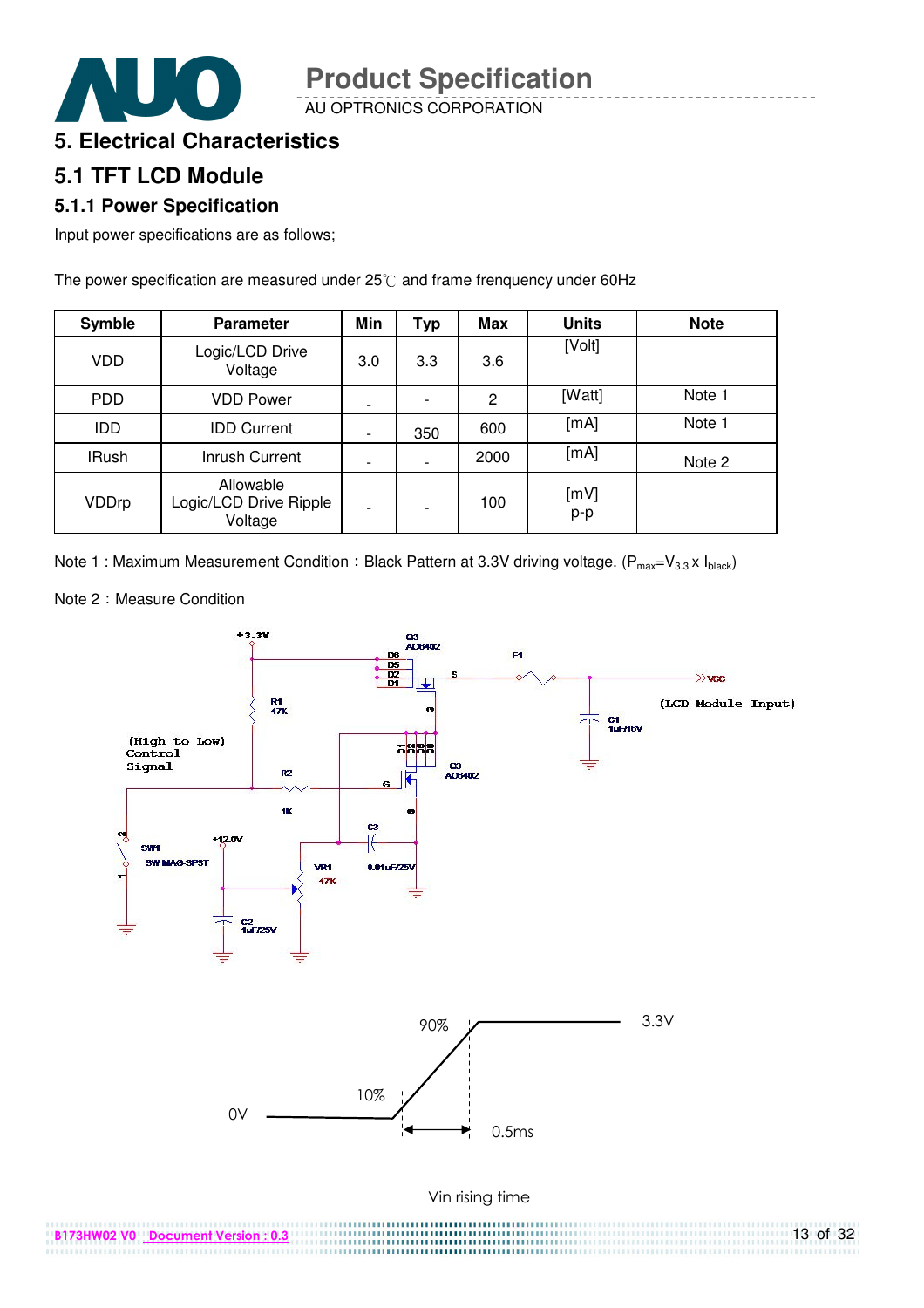

AU OPTRONICS CORPORATION

#### **5.1.2 Signal Electrical Characteristics**

Input signals shall be low or High-impedance state when VDD is off.

Signal electrical characteristics are as follows;

| <b>Parameter</b>           | <b>Condition</b>                                 | Min    | Max   | Unit |
|----------------------------|--------------------------------------------------|--------|-------|------|
| $\mathsf{V}_{\mathsf{th}}$ | Differential Input High<br>Threshold (Vcm=+1.2V) |        | 100   | [mV] |
| $\mathsf{V}_{\mathsf{tl}}$ | Differential Input Low<br>Threshold (Vcm=+1.2V)  | $-100$ |       | [mV] |
| $V_{ID}$                   | Differential Input Voltage                       | 100    | 600   | [mV] |
| $\mathsf{V_{cm}}$          | Differential Input Common<br>Mode Voltage        | 1.125  | 1.375 | [V]  |

Note: LVDS Signal Waveform

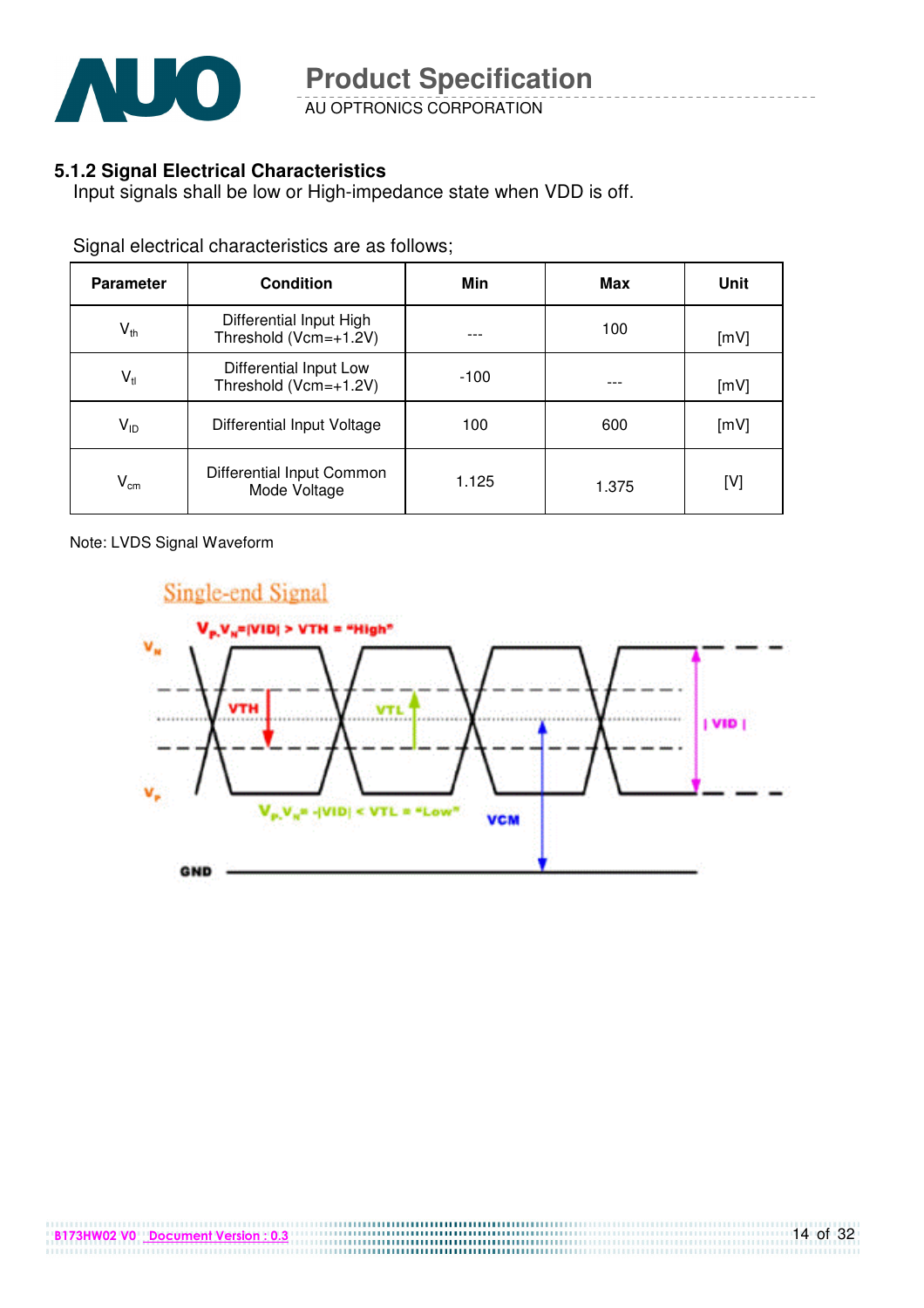

#### **5.2.1 LED characteristics**

B173HW02 V0 Document Version : 0.3

| <b>Parameter</b>                      | Symbol      | Min    | Typ                      | Max                      | <b>Units</b> | <b>Condition</b>                           |
|---------------------------------------|-------------|--------|--------------------------|--------------------------|--------------|--------------------------------------------|
| <b>Backlight Power</b><br>Consumption | <b>PLED</b> |        | $\overline{\phantom{0}}$ |                          | [Watt]       | $(Ta=25^{\circ}$ C), Note 1.<br>$Vin=12V$  |
| LED Life-Time                         | N/A         | 10,000 | $\overline{\phantom{0}}$ | $\overline{\phantom{a}}$ | Hour         | $(Ta=25^{\circ}$ C), Note 2<br>$l = 20$ mA |

**Note 1:** Calculator value for reference P<sub>LED</sub> = VF (Normal Distribution) \* IF (Normal Distribution) / Efficiency **Note 2:** The LED life-time define as the estimated time to 50% degradation of initial luminous.

#### **5.2.2 Backlight input signal characteristics**

| <b>Parameter</b>                     | Symbol         | Min                      | <b>Typ</b>               | Max  | <b>Units</b> | <b>Remark</b>          |
|--------------------------------------|----------------|--------------------------|--------------------------|------|--------------|------------------------|
| <b>LED Power Supply</b>              | <b>VLED</b>    | 7.0                      | 12.0                     | 21.0 | [Volt]       |                        |
| LED Enable Input<br>High Level       | VLED_EN        | 2.5                      | $\overline{\phantom{a}}$ | 5.5  | [Volt]       |                        |
| LED Enable Input<br>Low Level        |                | $\overline{a}$           | $\overline{\phantom{a}}$ | 0.8  | [Volt]       | Define as              |
| PWM Logic Input<br><b>High Level</b> |                | 2.5                      | $\overline{\phantom{a}}$ | 5.5  | [Volt]       | Connector<br>Interface |
| PWM Logic Input<br>Low Level         | <b>VPWM EN</b> | $\overline{\phantom{a}}$ | $\overline{\phantom{a}}$ | 0.8  | [Volt]       | $(Ta=25^{\circ}C)$     |
| <b>PWM Input Frequency</b>           | <b>FPWM</b>    | 100                      | 1K                       | 20K  | Hz           |                        |
| <b>PWM Duty Ratio</b>                | Duty           | 5                        |                          | 100  | $\%$         |                        |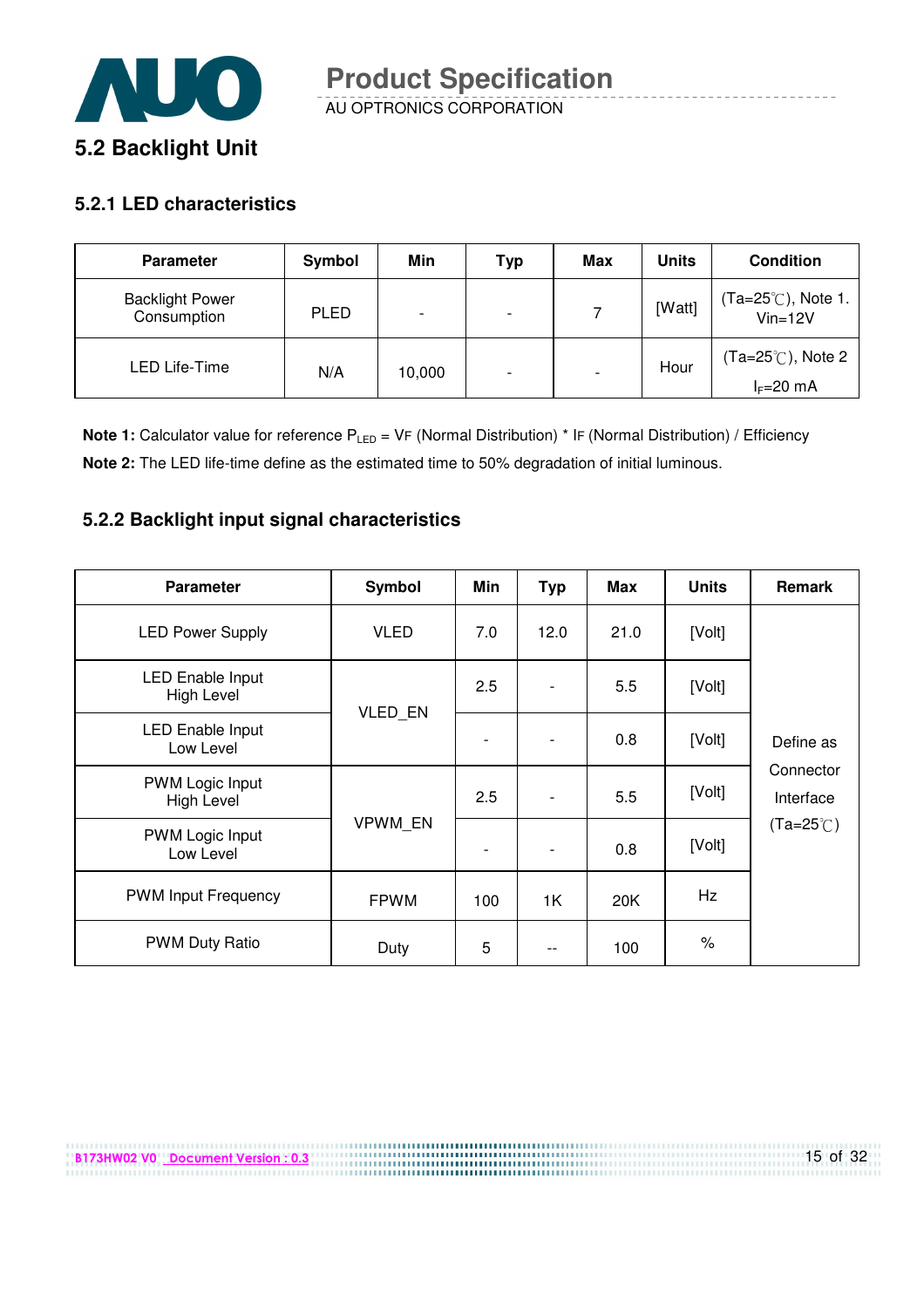

## **6. Signal Interface Characteristic**

#### **6.1 Pixel Format Image**

Following figure shows the relationship of the input signals and LCD pixel format.

B173HW02 V0 Document Version : 0.3

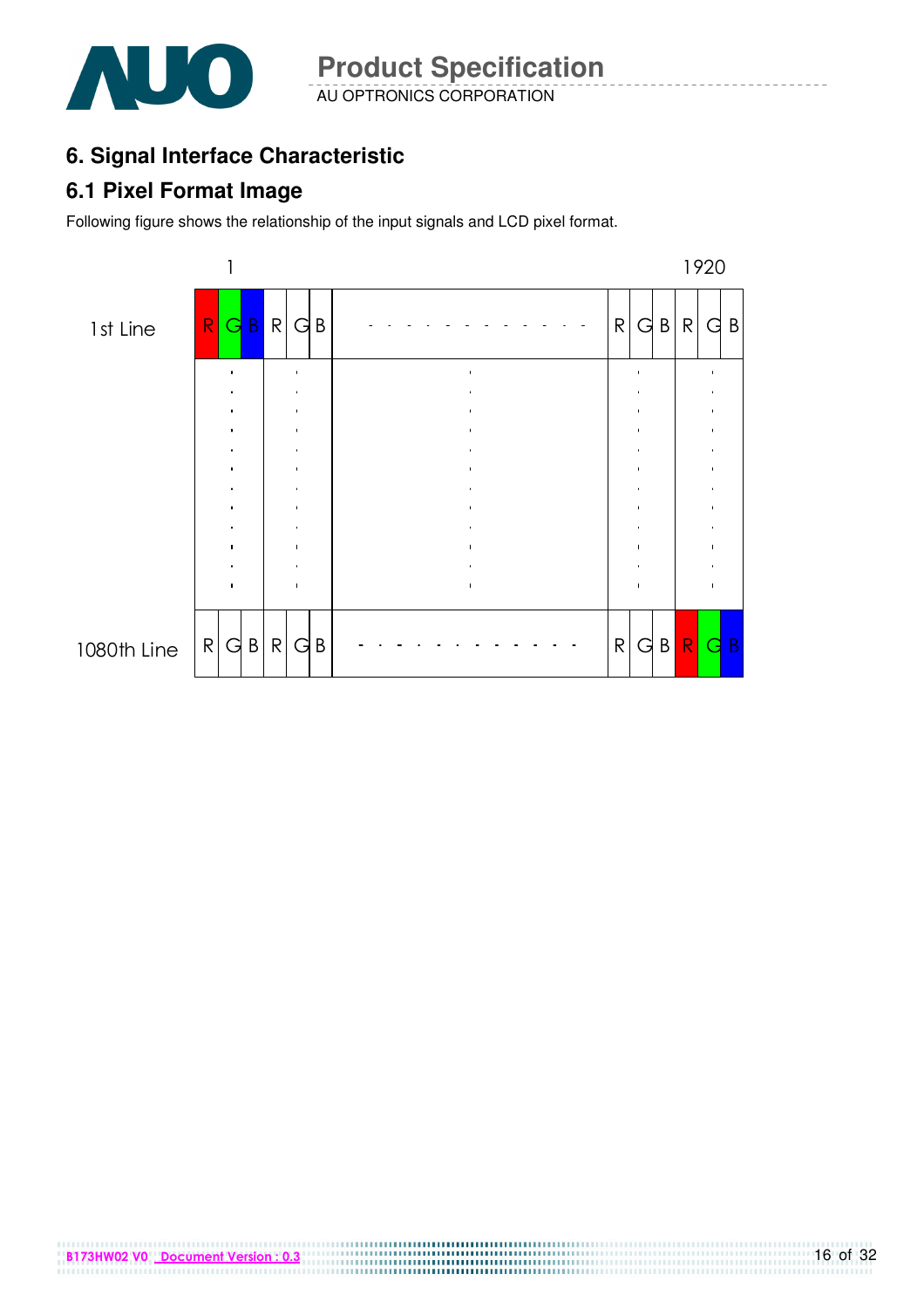

R5 R4 R3 R2 R1 R0

G5 G4 G3 G2 G1 G0 **Product Specification** 

AU OPTRONICS CORPORATION

#### **6.2 The Input Data Format**



|                | Green-pixel Data       |                                                                            |
|----------------|------------------------|----------------------------------------------------------------------------|
| <b>B5</b>      | Blue Data 5 (MSB)      | <b>Blue-pixel Data</b>                                                     |
| B4             | Blue Data 4            | Each blue pixel's brightness data consists of these 6 bits pixel data.     |
| B <sub>3</sub> | Blue Data 3            |                                                                            |
| <b>B2</b>      | Blue Data 2            |                                                                            |
| B <sub>1</sub> | Blue Data 1            |                                                                            |
| B <sub>0</sub> | Blue Data 0 (LSB)      |                                                                            |
|                |                        |                                                                            |
|                | <b>Blue-pixel Data</b> |                                                                            |
| <b>RxCLKIN</b> | Data Clock             | The signal is used to strobe the pixel data and DE signals. All pixel data |
|                |                        | shall be valid at the falling edge when the DE signal is high.             |
| <b>DE</b>      | Display Timing         | This signal is strobed at the falling edge of                              |
|                |                        | RxCLKIN. When the signal is high, the pixel data shall be valid to be      |
|                |                        | displayed.                                                                 |
| <b>VS</b>      | <b>Vertical Sync</b>   | The signal is synchronized to RxCLKIN.                                     |
| <b>HS</b>      | Horizontal Sync        | The signal is synchronized to RxCLKIN.                                     |

Note: Output signals from any system shall be low or High-impedance state when VDD is off.

B173HW02 V0 Document Version : 0.3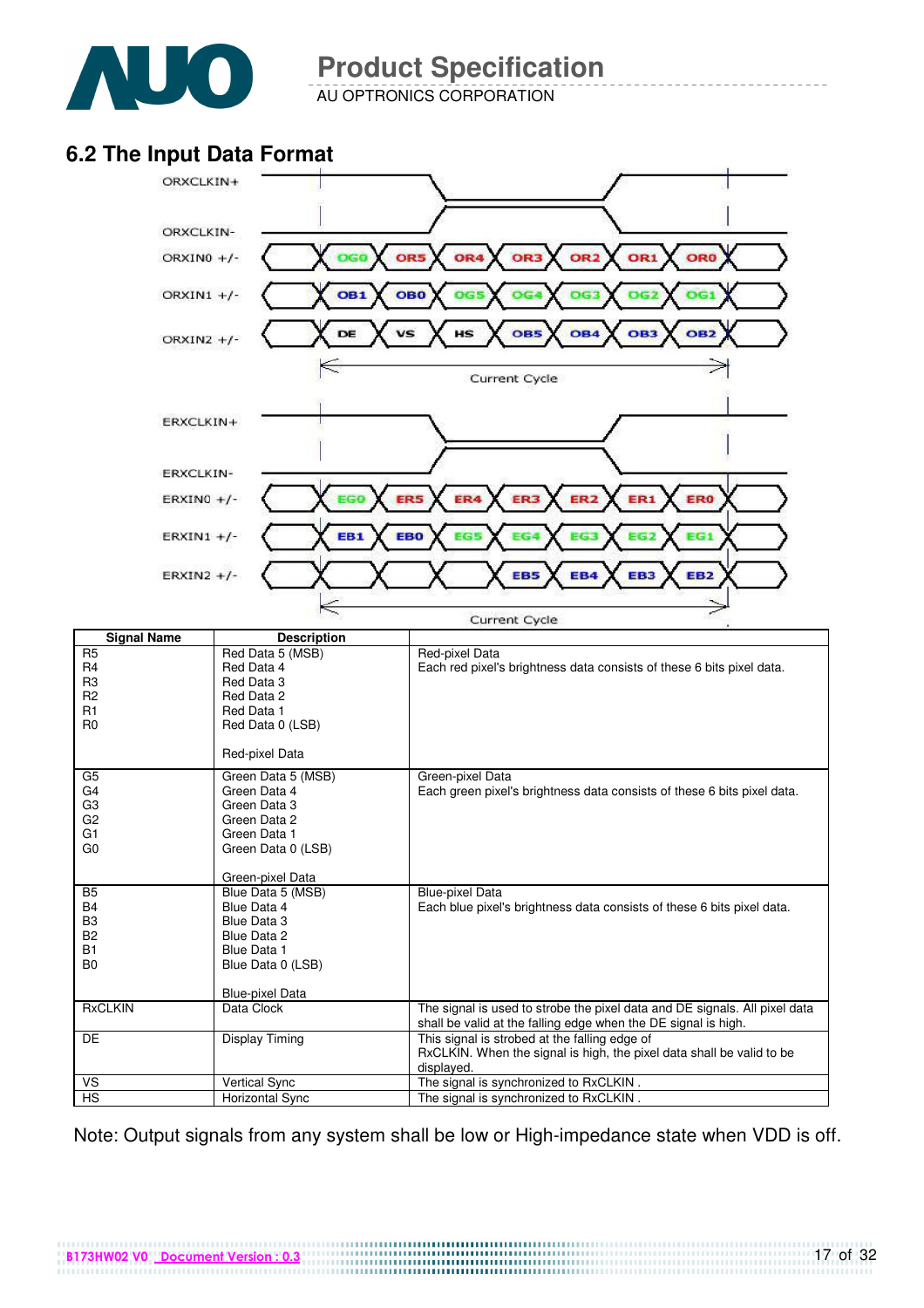

#### **6.3 Integration Interface Requirement**

#### **6.3.1 Connector Description**

Physical interface is described as for the connector on module.

These connectors are capable of accommodating the following signals and will be following components.

| <b>Connector Name / Designation</b> | <b>For Signal Connector</b>  |
|-------------------------------------|------------------------------|
| Manufacturer                        | JAE or Compatible            |
| Type / Part Number                  | JAE HD1S040HA1 or Compatible |
| Mating Housing/Part Number          | JAE HD1S040HA1 or Compatible |

#### **6.3.2 Pin Assignment**

LVDS is a differential signal technology for LCD interface and high speed data transfer device.

| PIN#            | <b>Signal Name</b> | <b>Description</b>                                  |
|-----------------|--------------------|-----------------------------------------------------|
| $\mathbf{1}$    | <b>NC</b>          | No Connection                                       |
| $\overline{c}$  | <b>VDD</b>         | Power Supply +3.3V                                  |
| S)              | <b>VDD</b>         | Power Supply +3.3V                                  |
| $\overline{4}$  | <b>VEDID</b>       | EDID +3.3V Power                                    |
| 5               | <b>NC</b>          | No Connect (Reserve for M1 aging)                   |
| $6 \overline{}$ | <b>CLKEDID</b>     | <b>EDID Clock Input</b>                             |
| 7               | <b>DATAEDID</b>    | <b>EDID Data Input</b>                              |
| 8               | RxOIN0-            | -LVDS Differential Data INPUT(Odd R0-R5,G0)         |
| 9               | RxOIN0+            | +LVDS Differential Data INPUT(Odd R0-R5,G0)         |
| 10              | <b>VSS</b>         | Ground                                              |
| 11              | RxOIN1-            | -LVDS Differential Data INPUT(Odd G1-G5,B0-B1)      |
| 12              | RxOIN1+            | +LVDS Differential Data INPUT(Odd G1-G5,B0-B1)      |
| 13              | <b>VSS</b>         | Ground                                              |
| 14              | RxOIN2-            | -LVDS Differential Data INPUT(Odd B2-B5,HS,VS,DE)   |
| 15              | RxOIN2+            | +LVDS Differential Data INPUT(Odd B2-B5,HS, VS, DE) |
| 16              | <b>VSS</b>         | Ground                                              |
| 17              | RxOCKIN-           | -LVDS Odd Differential Clock INPUT                  |
| 18              | RxOCKIN+           | +LVDS Odd Differential Clock INPUT                  |
| 19              | <b>VSS</b>         | Ground                                              |
| 20              | RxEIN0-            | -LVDS Differential Data INPUT(Even R0-R5,G0)        |
| 21              | RxEIN0+            | +LVDS Differential Data INPUT(Even R0-R5,G0)        |
| 22              | <b>VSS</b>         | Ground                                              |

B173HW02 V0 Document Version : 0.3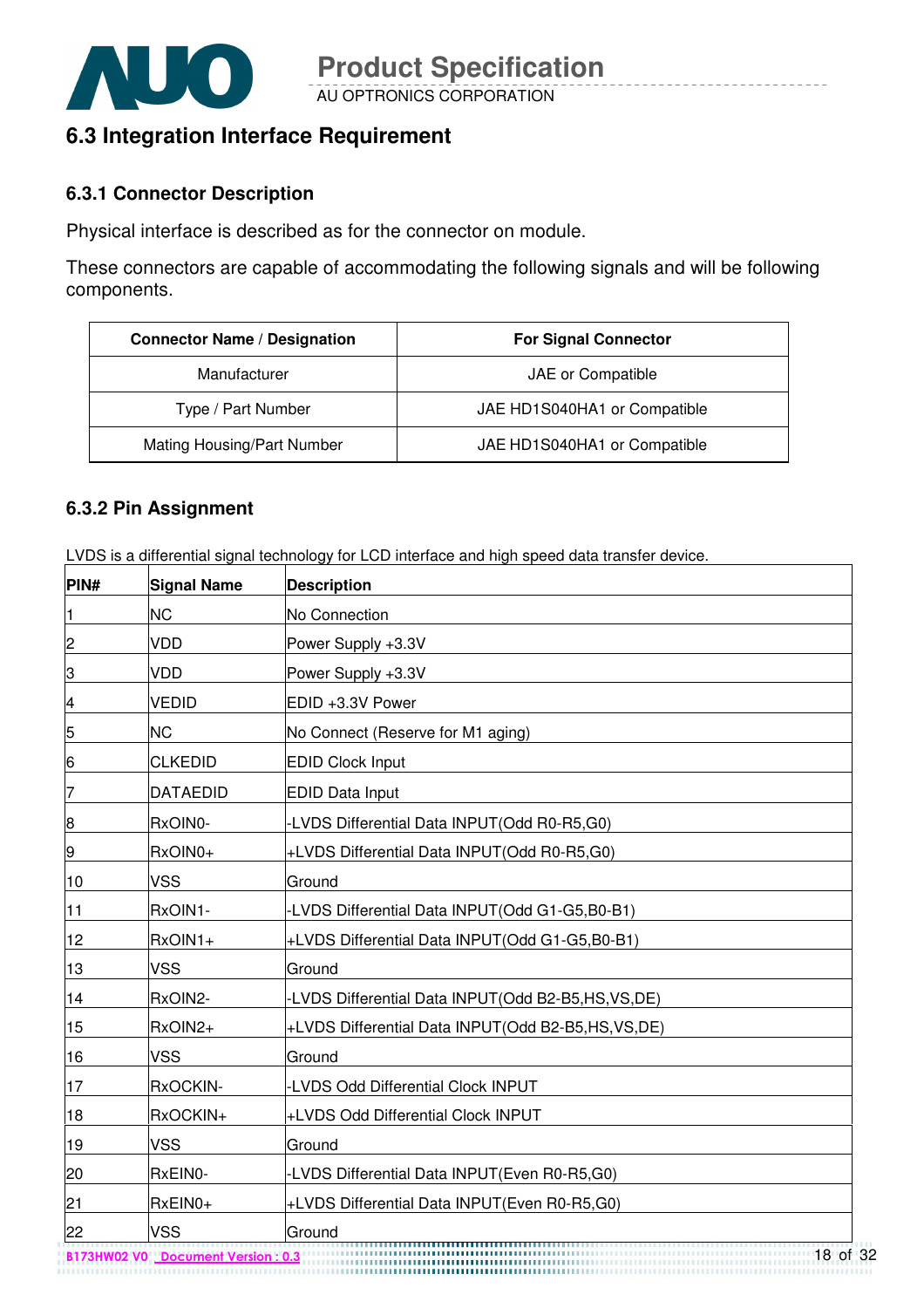

| 23 | RxEIN1-         | -LVDS Differential Data INPUT(Even G1-G5,B0-B1)    |
|----|-----------------|----------------------------------------------------|
| 24 | RxEIN1+         | +LVDS Differential Data INPUT(Even G1-G5,B0-B1)    |
| 25 | <b>VSS</b>      | Ground                                             |
| 26 | RxEIN2-         | -LVDS Differential Data INPUT(Even B2-B5,HS,VS,DE) |
| 27 | RxEIN2+         | +LVDS Differential Data INPUT(Even B2-B5,HS,VS,DE) |
| 28 | <b>VSS</b>      | Ground                                             |
| 29 | <b>RxECKIN-</b> | <b>LVDS Even Differential Clock INPUT</b>          |
| 30 | RxECKIN+        | +LVDS Even Differential Clock INPUT                |
| 31 | VLED_GND        | <b>LED Ground</b>                                  |
| 32 | <b>VLED GND</b> | <b>LED Ground</b>                                  |
| 33 | <b>VLED GND</b> | <b>LED Ground</b>                                  |
| 34 | <b>NC</b>       | No Connection                                      |
| 35 | S PWMIN         | System PWM Logic Input level                       |
| 36 | LED EN          | LED enable input level                             |
| 37 | <b>NC</b>       | No Connection                                      |
| 38 | <b>VLED</b>     | <b>LED Power Supply</b>                            |
| 39 | <b>VLED</b>     | <b>LED Power Supply</b>                            |
| 40 | <b>VLED</b>     | <b>LED Power Supply</b>                            |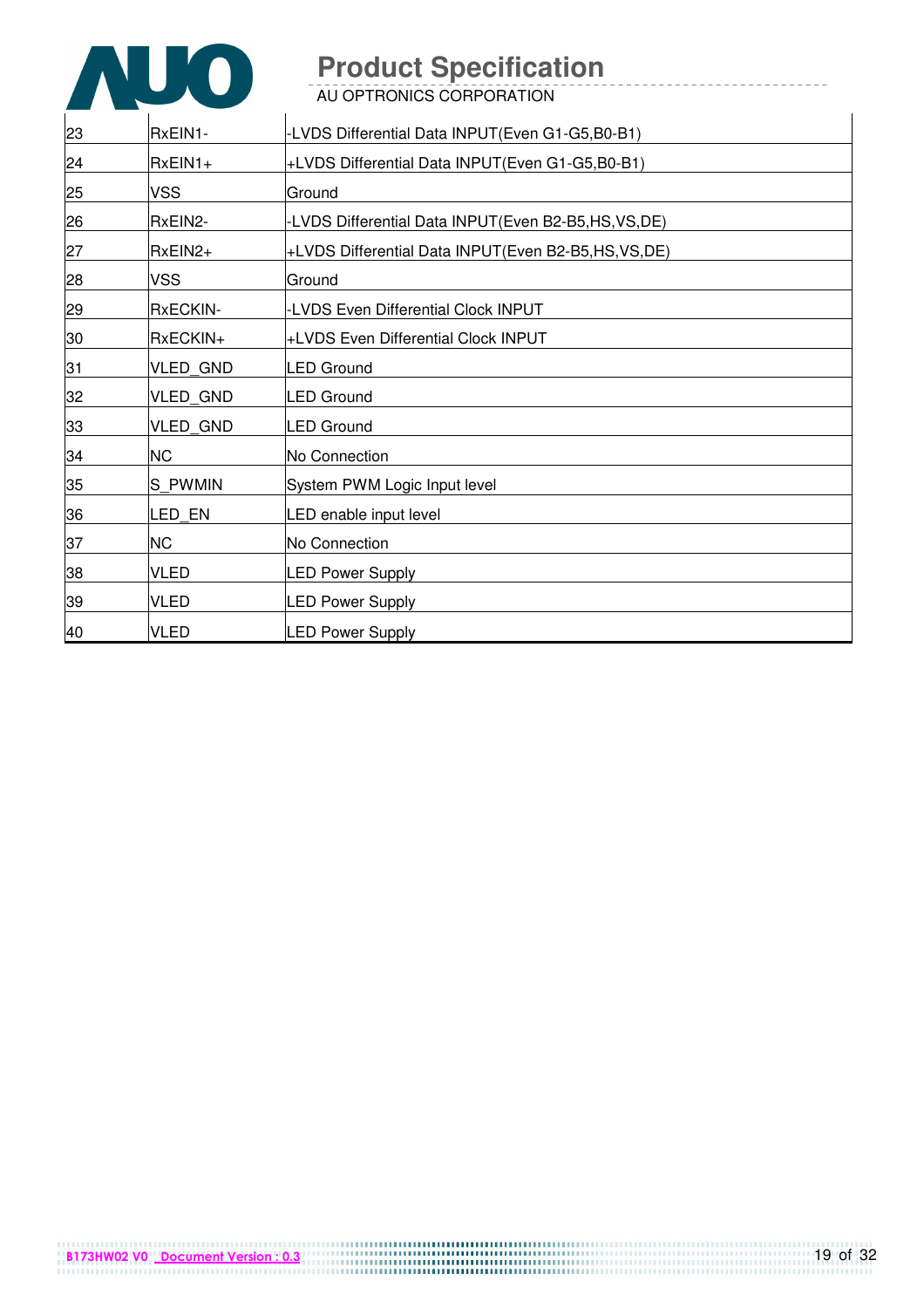

AU OPTRONICS CORPORATION

Note1: Input signals shall be low or High-impedance state when VDD is off.





B173HW02 V0 Document Version : 0.3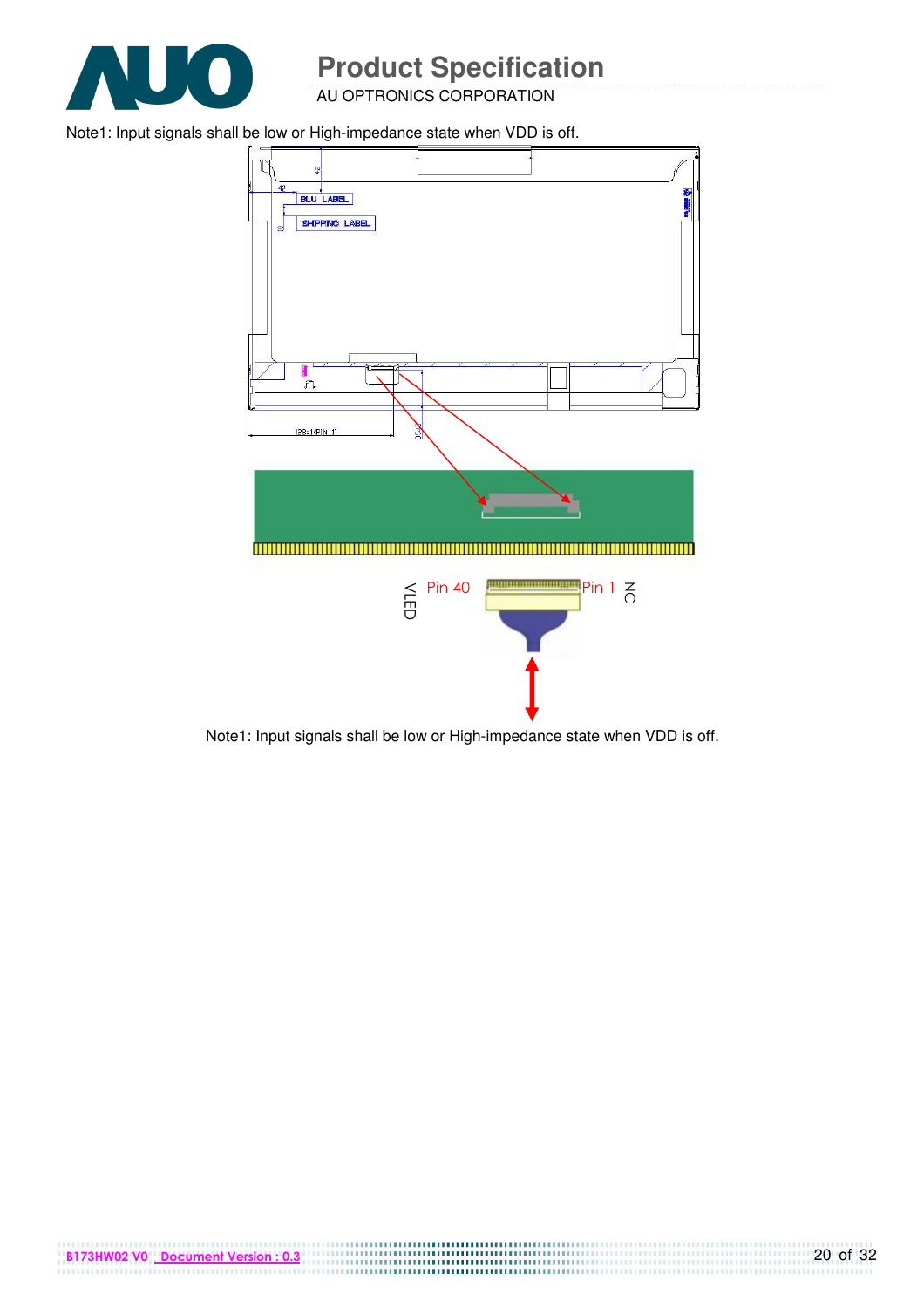

AU OPTRONICS CORPORATION **Product Specification** 

#### **6.4 Interface Timing**

#### **6.4.1 Timing Characteristics**

Basically, interface timings should match the 1920X1080 / 60Hz manufacturing guide line timing.

| <b>Parameter</b>                  |                 | Symbol                     | Min. | Typ. | Max.                         | Unit                          |
|-----------------------------------|-----------------|----------------------------|------|------|------------------------------|-------------------------------|
| <b>Frame Rate</b>                 |                 | $\blacksquare$             | 50   | 60   |                              | Hz                            |
| <b>Clock frequency</b>            |                 | 1/ $T_{\text{Cl$           | 50   | 74.9 | 85                           | <b>MHz</b>                    |
|                                   | <b>Period</b>   | $\mathsf{T}_{\mathsf{V}}$  | 1088 | 1130 | 1680                         |                               |
| <b>Vertical</b><br><b>Section</b> | <b>Active</b>   | $T_{VD}$                   | 1080 |      | $\mathsf{T}_{\mathsf{Line}}$ |                               |
|                                   | <b>Blanking</b> | $\mathsf{T}_{\texttt{VB}}$ | 8    | 50   | ۰                            |                               |
|                                   | <b>Period</b>   | $\mathsf{T}_\mathsf{H}$    | 990  | 1050 | ۰                            |                               |
| <b>Horizontal</b>                 | <b>Active</b>   | $T_{HD}$                   |      | 960  |                              | $\textsf{T}_{\textsf{Clock}}$ |
| <b>Section</b>                    | <b>Blanking</b> | $\textsf{T}_{\sf HB}$      | 30   | 90   |                              |                               |

Note : DE mode only

#### **6.4.2 Timing diagram**

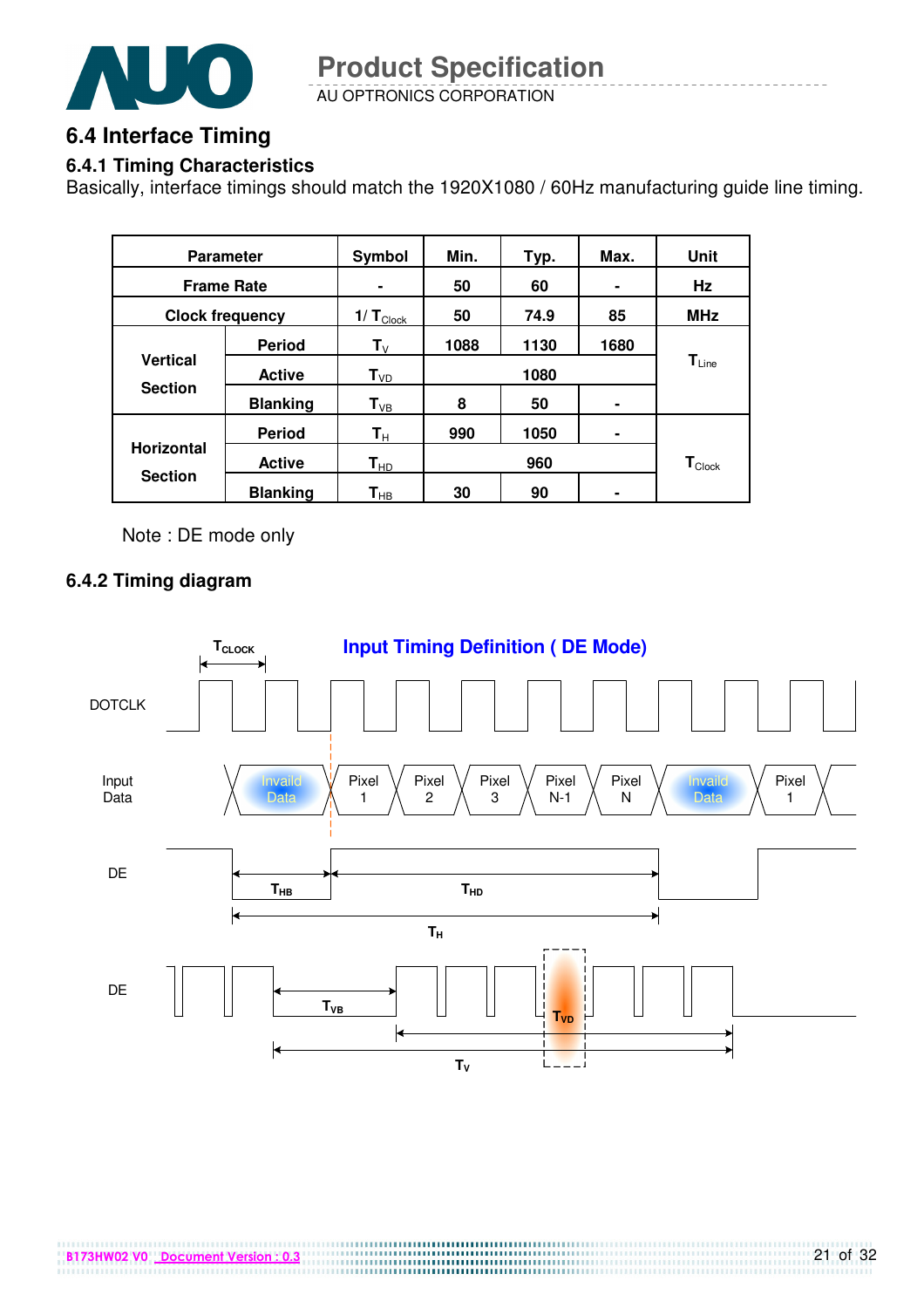

AU OPTRONICS CORPORATION

#### **6.5 Power ON/OFF Sequence**

Power on/off sequence is as follows. Interface signals and LED on/off sequence are also shown in the chart. Signals from any system shall be Hi-Z state or low level when VDD is off



#### **Wiat for check with system**

B173HW02 V0 Document Version : 0.3

| <b>Power Sequence Timing</b> |                  |      |  |  |
|------------------------------|------------------|------|--|--|
|                              | Value(Units: ms) |      |  |  |
| Parameter                    | Min.             | Max. |  |  |
| T1                           | 0.5              | 10   |  |  |
| T <sub>2</sub>               | 0                | 50   |  |  |
| T <sub>3</sub>               | 200              | -    |  |  |
| T <sub>4</sub>               | 200              |      |  |  |
| T <sub>5</sub>               | 0                | 50   |  |  |
| T <sub>6</sub>               | 0                | 10   |  |  |
| T7                           | 500              |      |  |  |
| T <sub>8</sub>               | 10               |      |  |  |
| T9                           | 10               | 180  |  |  |
| T <sub>10</sub>              | 10               | 180  |  |  |
| T <sub>11</sub>              | 10               |      |  |  |
| T <sub>12</sub>              | 0.5              | 10   |  |  |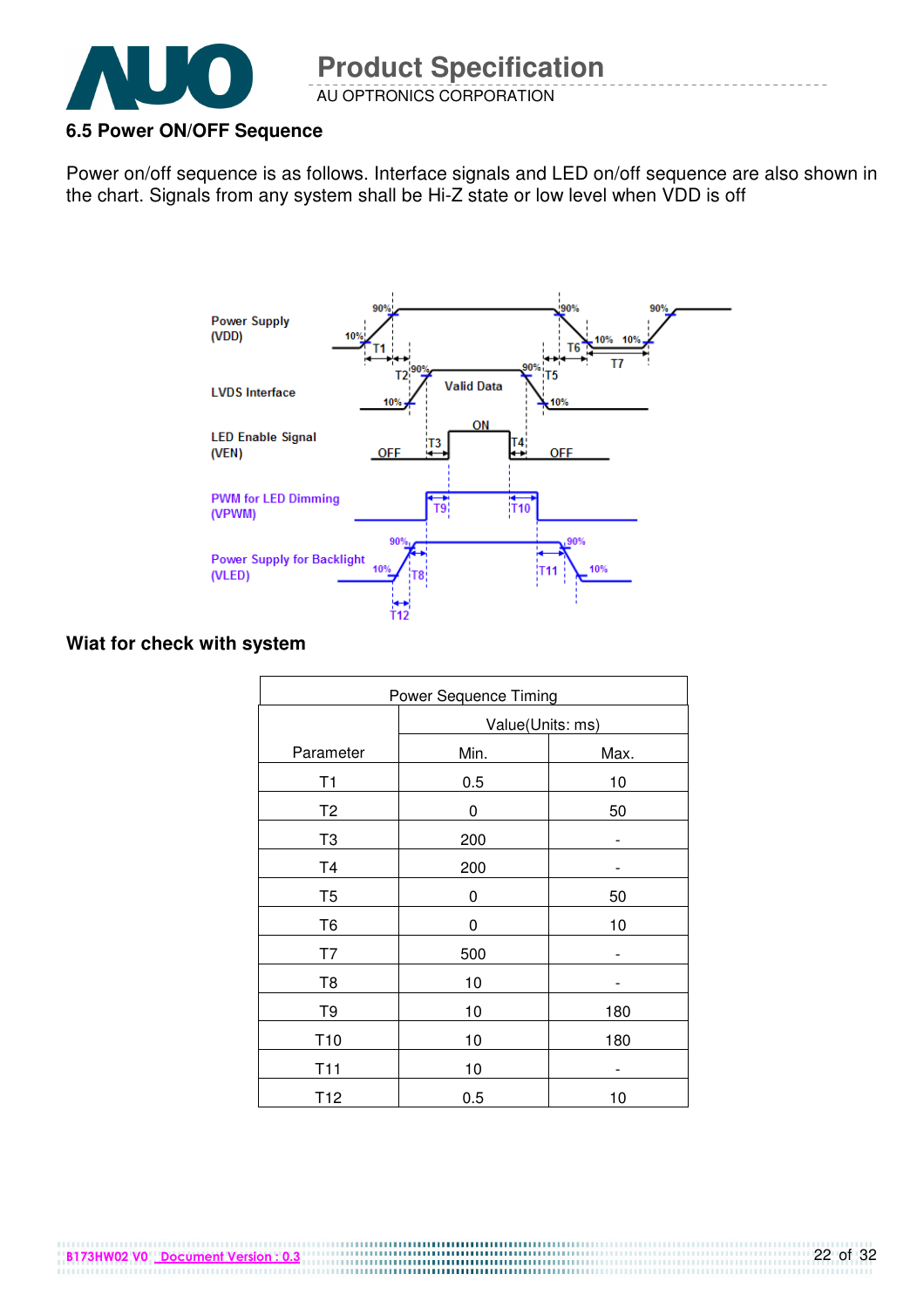

AU OPTRONICS CORPORATION

#### **7.1 Vibration Test**

**Test Spec:** 

- **•** Test method: Non-Operation
- Acceleration: 1.5 G
- Frequency: 10 500Hz Random
- Sweep: 30 Minutes each Axis (X, Y, Z)

#### **7.2 Shock Test**

**Test Spec:** 

- **•** Test method: Non-Operation
- Acceleration: 220 G , Half sine wave
- Active time: 2 ms
- Pulse: X,Y,Z .one time for each side

#### **7.3 Reliability Test**

| <b>Items</b>                        | <b>Required Condition</b>                                            | Note   |
|-------------------------------------|----------------------------------------------------------------------|--------|
| Temperature<br><b>Humidity Bias</b> | Ta= 40℃, 90%RH, 300h                                                 |        |
| High Temperature Operation          | Ta= $50^{\circ}$ C, Dry, 300h                                        |        |
| Low Temperature Operation           | Ta= $0^{\circ}$ C, 300h                                              |        |
| High Temperature Storage            | Ta= 60℃, 35%RH, 300h                                                 |        |
| Low Temperature Storage             | Ta= -20℃, 50%RH, 250h                                                |        |
| <b>Thermal Shock</b><br>Test        | Ta=-20 $\degree$ C to 60 $\degree$ C, Duration at 30 min, 100 cycles |        |
| <b>ESD</b>                          | Contact: ±8 KV                                                       | Note 1 |
|                                     | $Air : ±15$ KV                                                       |        |

**Note1:** According to EN 61000-4-2 , ESD class B: Some performance degradation allowed. No data lost

. Self-recoverable. No hardware failures.

**Remark:** MTBF (Excluding the LED): 30,000 hours with a confidence level 90%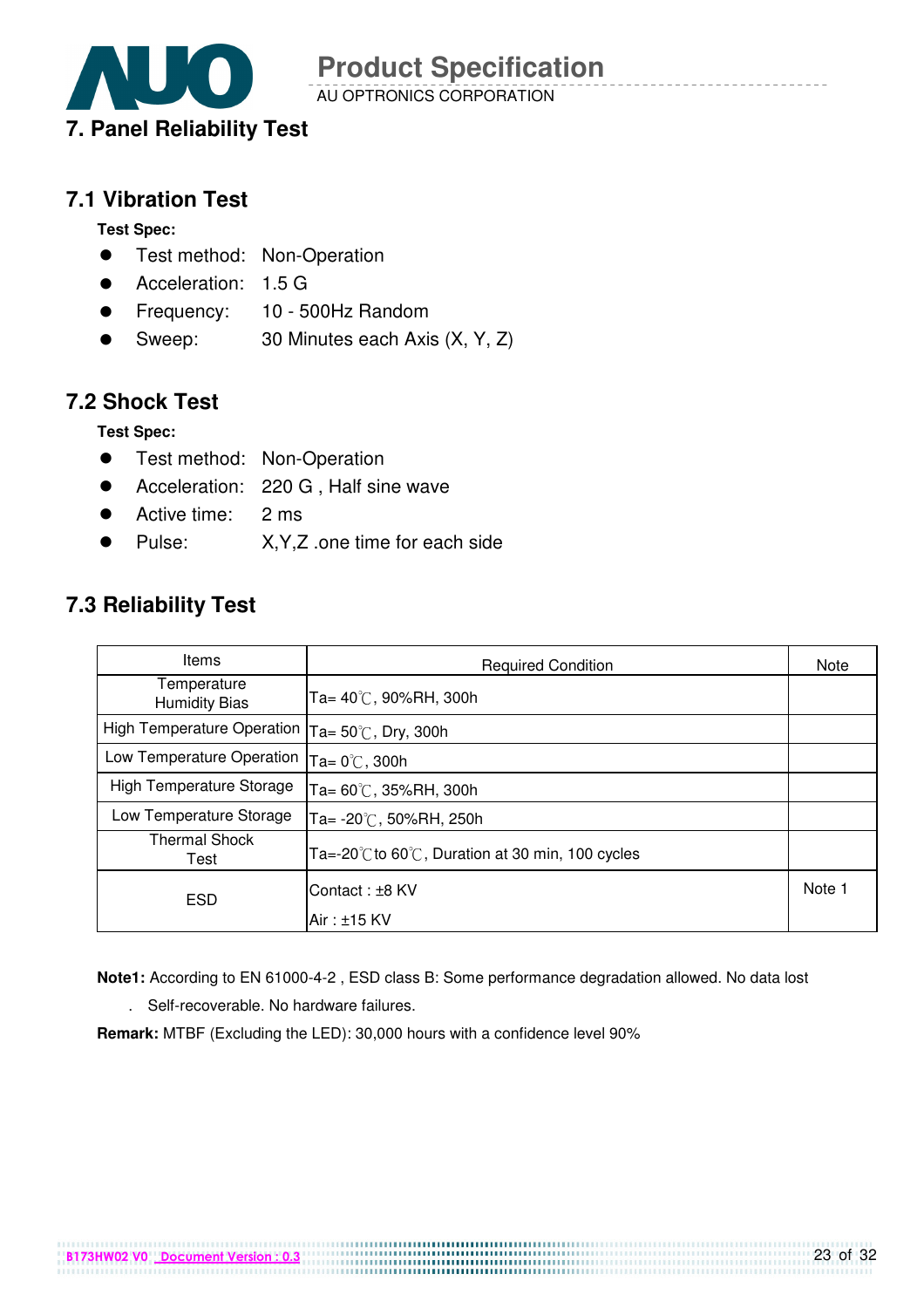

#### **8. Mechanical Characteristics**

#### **8.1 LCM Outline Dimension**

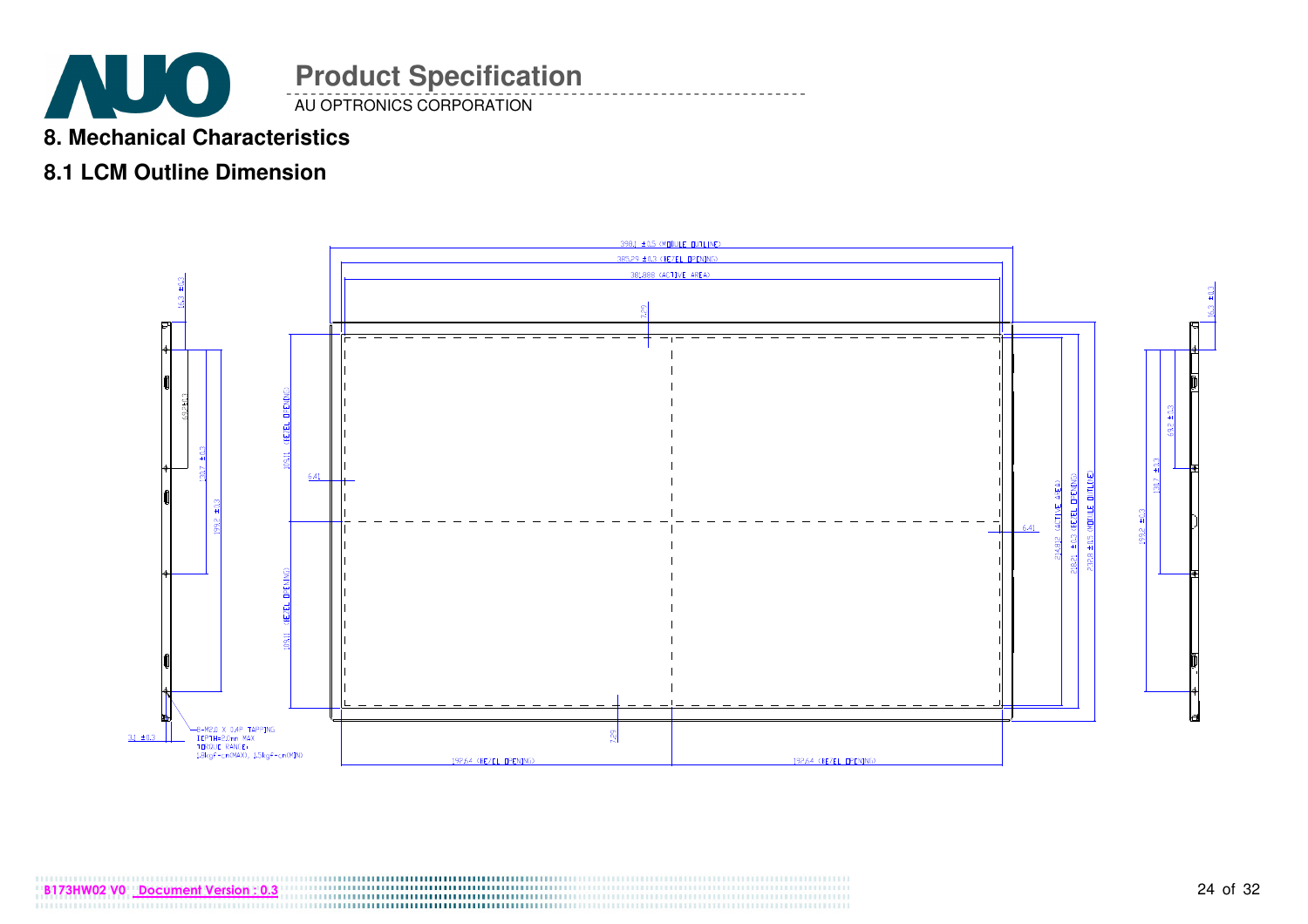

AU OPTRONICS CORPORATION



Note: Prevention IC damage, IC positions not allowed any overlap over these areas.

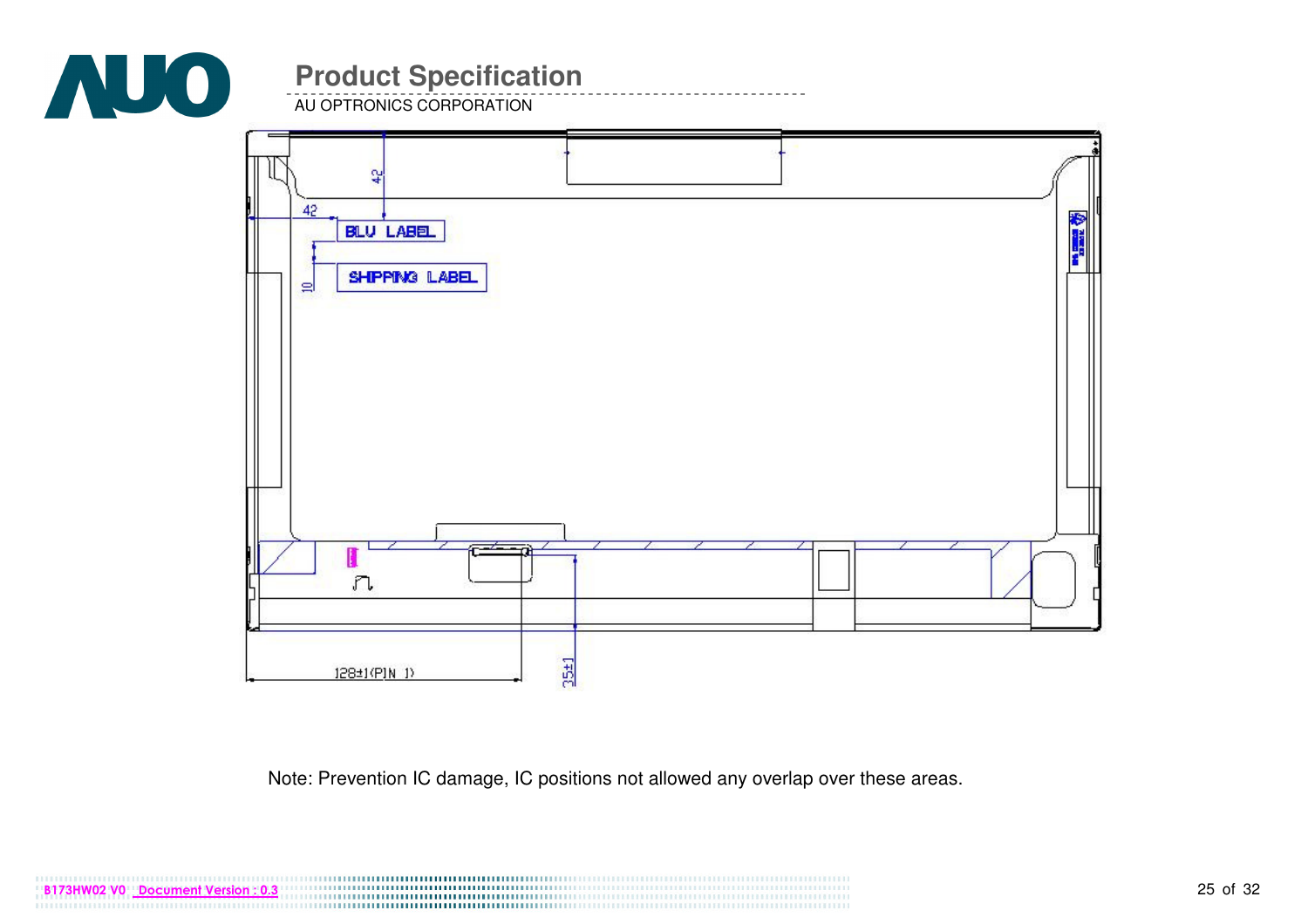

AU OPTRONICS CORPORATION

#### **8.2 Screw Hole Depth and Center Position**

Maximum Screw penetration from side surface is 2.3 mm

The center of screw hole center location is  $3.1 \pm 0.2$ mm from front surface

Screw Torque: Maximum 2.5 kgf-cm

B173HW02 V0 Document Version : 0.3

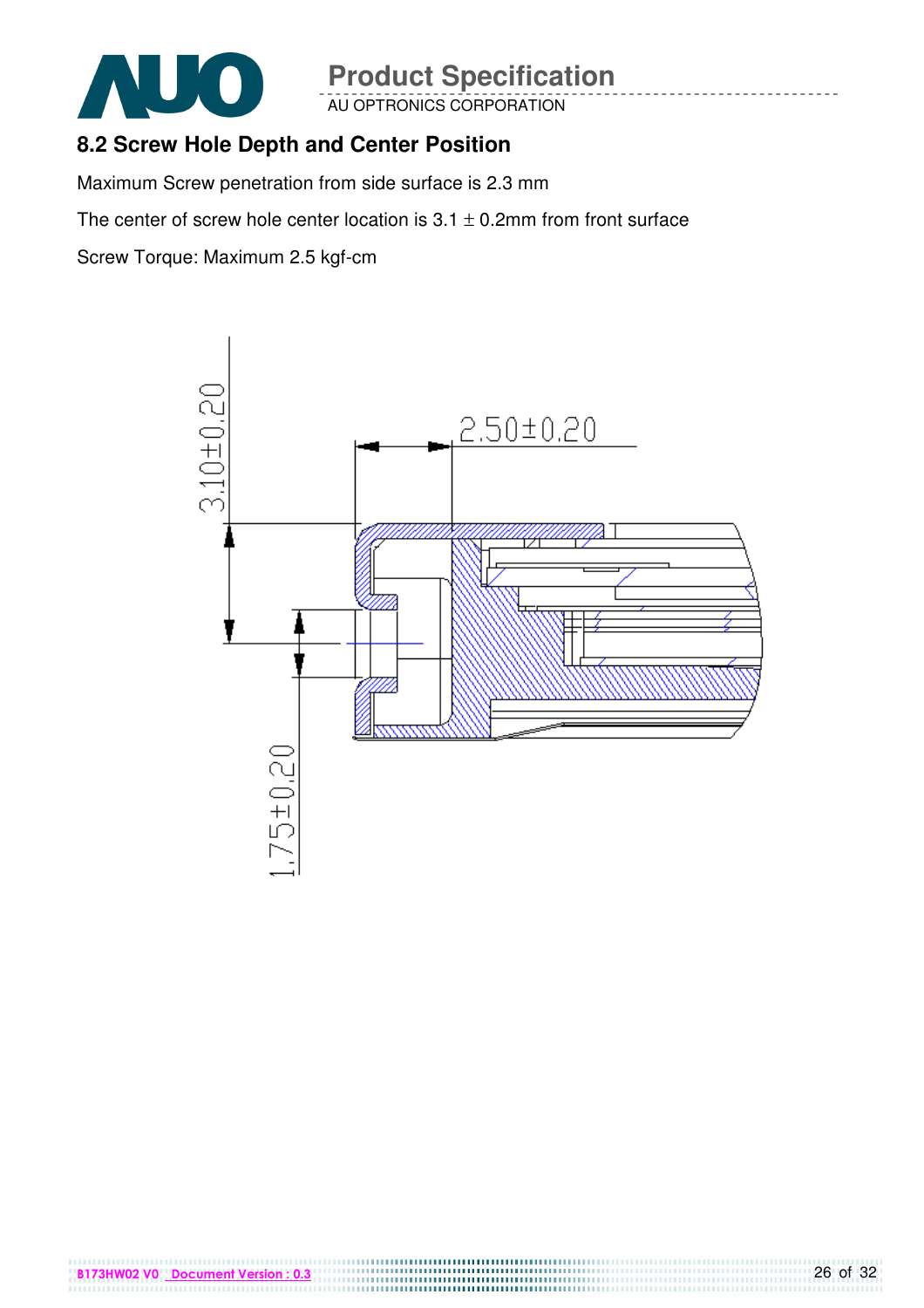

AU OPTRONICS CORPORATION **Product Specification** 

**9. Shipping and Package**

## **9.1 Shipping Label Format**



#### **9.2 Carton Package**



B173HW02 V0 Document Version : 0.3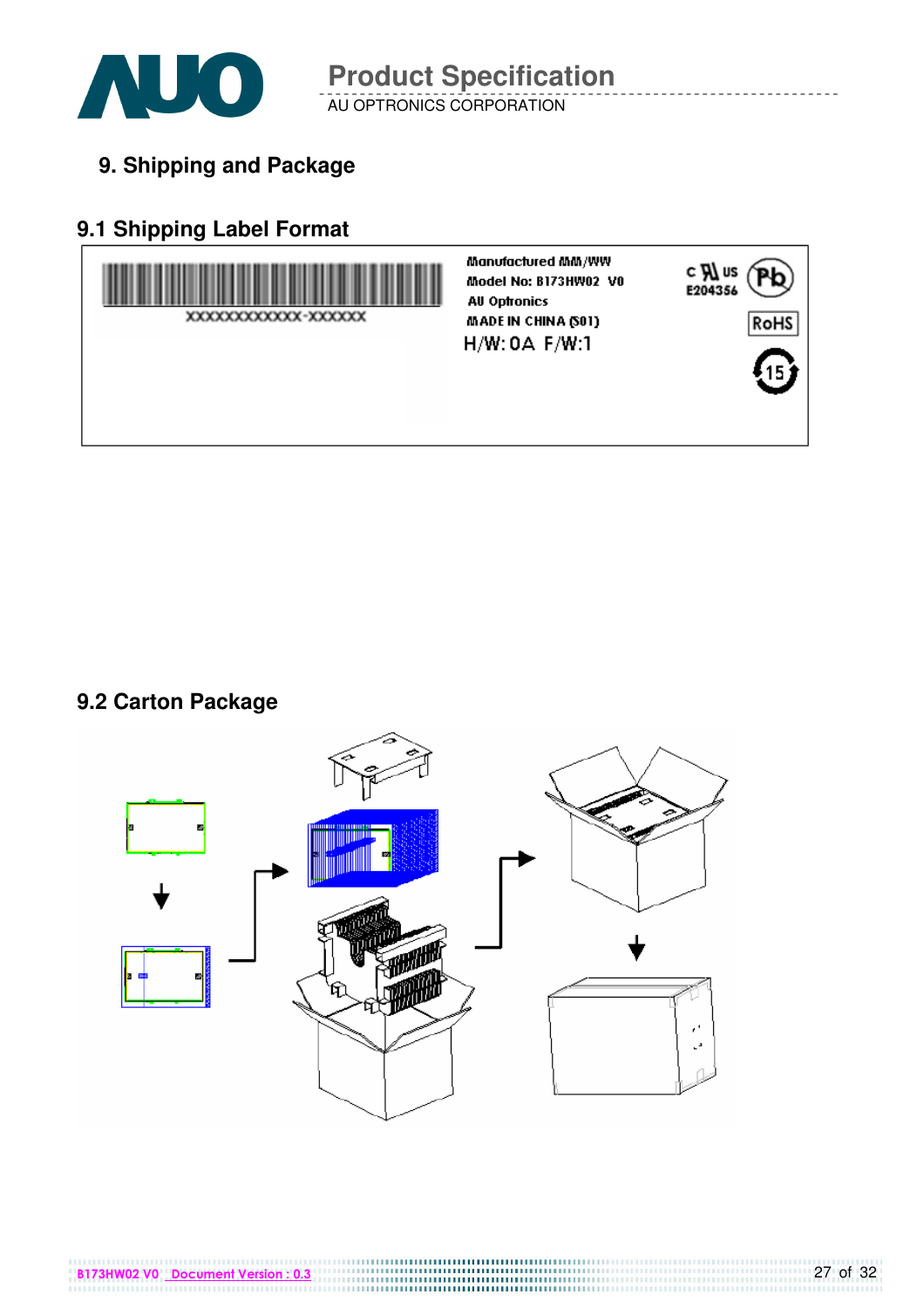

AU OPTRONICS CORPORATION

# Corner Pillar LABEL -Stretch Film PET Band. Wooden pallet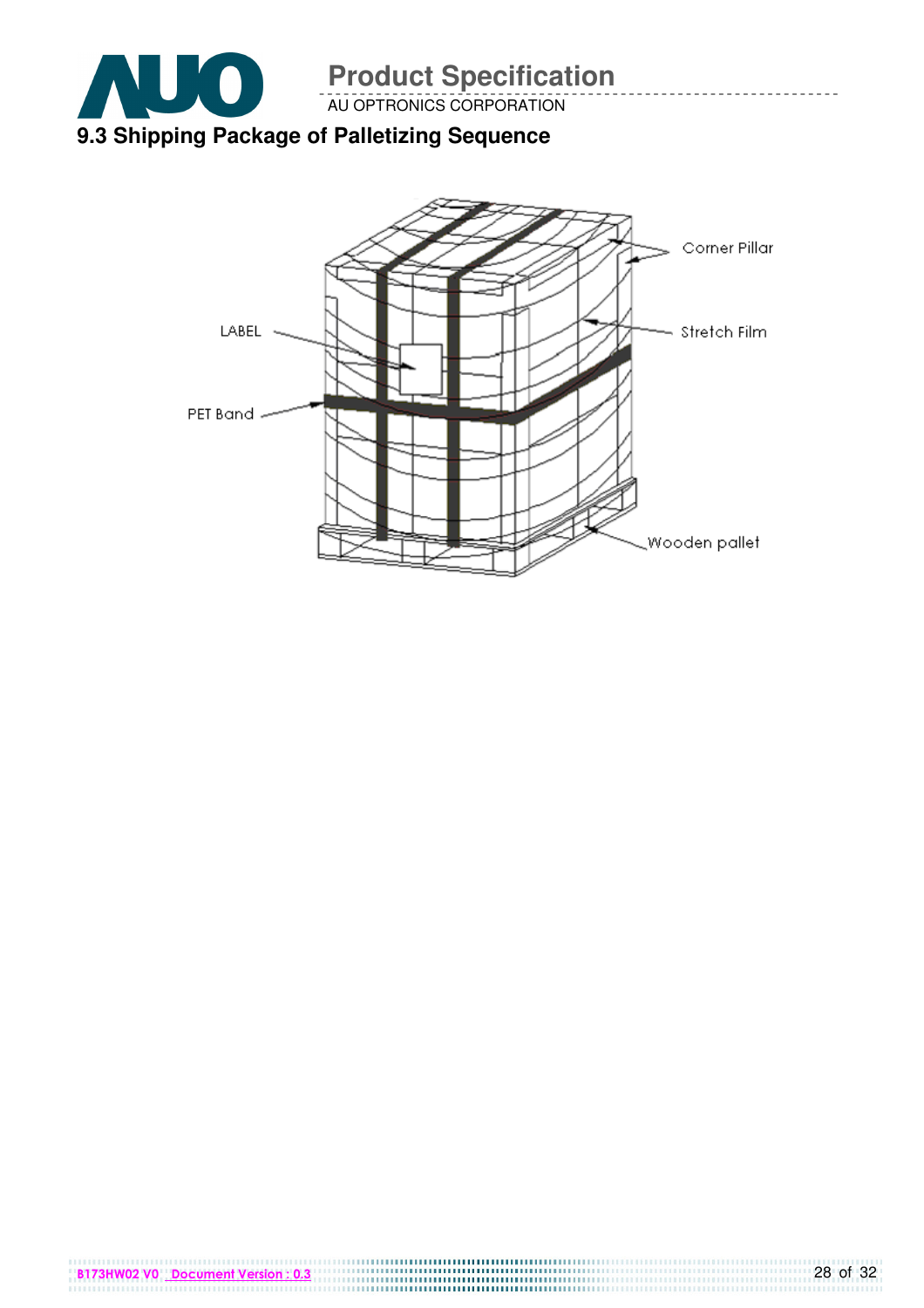

AU OPTRONICS CORPORATION

## **10. Appendix: EDID Description**

|                                  | <b>Byte</b>    | <b>Field Name and Comments</b>                                                               | <b>Value</b> | <b>Value</b> | <b>Value</b> |
|----------------------------------|----------------|----------------------------------------------------------------------------------------------|--------------|--------------|--------------|
|                                  | (hex)          |                                                                                              | (hex)        | (binary)     | (DEC)        |
|                                  | $\mathbf 0$    | Header                                                                                       | <b>TBD</b>   | <b>TBD</b>   | <b>TBD</b>   |
|                                  | 1              | Header                                                                                       | <b>TBD</b>   | <b>TBD</b>   | <b>TBD</b>   |
|                                  | $\overline{c}$ | Header                                                                                       | <b>TBD</b>   | <b>TBD</b>   | <b>TBD</b>   |
| Header                           | 3              | Header                                                                                       | <b>TBD</b>   | <b>TBD</b>   | <b>TBD</b>   |
|                                  | 4              | Header                                                                                       | <b>TBD</b>   | <b>TBD</b>   | <b>TBD</b>   |
|                                  | 5              | Header                                                                                       | <b>TBD</b>   | <b>TBD</b>   | <b>TBD</b>   |
|                                  | 6              | Header                                                                                       | <b>TBD</b>   | <b>TBD</b>   | <b>TBD</b>   |
|                                  | $\overline{7}$ | Header                                                                                       | <b>TBD</b>   | <b>TBD</b>   | <b>TBD</b>   |
|                                  | 8              | EISA manufacture code = 3 Character ID                                                       | <b>TBD</b>   | <b>TBD</b>   | <b>TBD</b>   |
|                                  | $9\,$          | EISA manufacture code (Compressed ASCII)                                                     | <b>TBD</b>   | <b>TBD</b>   | <b>TBD</b>   |
|                                  | 0A             | Panel Supplier Reserved - Product Code                                                       | <b>TBD</b>   | <b>TBD</b>   | <b>TBD</b>   |
|                                  | 0B             | Panel Supplier Reserved - Product Code                                                       | <b>TBD</b>   | <b>TBD</b>   | <b>TBD</b>   |
|                                  | OC             | LCD module Serial No - Preferred but Optional<br>$("0"$ if<br>not used)                      | <b>TBD</b>   | <b>TBD</b>   | <b>TBD</b>   |
| Vendor / Product<br>EDID Version |                | ("0" if<br>LCD module Serial No - Preferred but Optional                                     |              |              |              |
|                                  | 0D             | not used)<br>("0" if                                                                         | <b>TBD</b>   | <b>TBD</b>   | <b>TBD</b>   |
|                                  | 0E             | LCD module Serial No - Preferred but Optional<br>not used)                                   | <b>TBD</b>   | <b>TBD</b>   | <b>TBD</b>   |
|                                  | 0F             | LCD module Serial No - Preferred but Optional<br>("0" if<br>not used)                        | <b>TBD</b>   | <b>TBD</b>   | <b>TBD</b>   |
|                                  | 10             | Week of manufacture                                                                          | <b>TBD</b>   | <b>TBD</b>   | <b>TBD</b>   |
|                                  | 11             | Year of manufacture                                                                          | <b>TBD</b>   | <b>TBD</b>   | <b>TBD</b>   |
|                                  | 12             | EDID structure version $# = 1$                                                               | <b>TBD</b>   | <b>TBD</b>   | <b>TBD</b>   |
|                                  | 13             | EDID revision $# = 4$                                                                        | <b>TBD</b>   | <b>TBD</b>   | <b>TBD</b>   |
|                                  | 14             | Video I/P definition = Digital I/P (90 (6-bit) or A0<br>$(8-Bit)$                            | <b>TBD</b>   | <b>TBD</b>   | <b>TBD</b>   |
|                                  | 15             | Max H image size = $??$ cm(Rounded to cm)                                                    | <b>TBD</b>   | <b>TBD</b>   | <b>TBD</b>   |
|                                  | 16             | Max V image size = $??$ cm(Rounded to cm)                                                    | <b>TBD</b>   | <b>TBD</b>   | <b>TBD</b>   |
| Display<br>Parameters            | 17             | Display gamma = $(gamma \times 100) - 100 =$<br>Example:<br>$2.2 \times 100$ ) - $100 = 120$ | <b>TBD</b>   | <b>TBD</b>   | <b>TBD</b>   |
|                                  | 18             | Feature support                                                                              | <b>TBD</b>   | <b>TBD</b>   | <b>TBD</b>   |
|                                  | 19             | Red/Green Low bit (RxRy/GxGy)                                                                | <b>TBD</b>   | <b>TBD</b>   | <b>TBD</b>   |
|                                  | 1A             | Blue/White Low bit (BxBy/WxWy)                                                               | <b>TBD</b>   | <b>TBD</b>   | <b>TBD</b>   |
|                                  | 1B             | Red X<br>$Rx = 0.???$                                                                        | <b>TBD</b>   | <b>TBD</b>   | <b>TBD</b>   |
|                                  | 1C             | Red Y<br>$Py = 0.777$                                                                        | <b>TBD</b>   | <b>TBD</b>   | <b>TBD</b>   |
| Panel Color<br>Coordinates       | 1D             | Green X<br>$Rx = 0.77?$                                                                      | <b>TBD</b>   | <b>TBD</b>   | <b>TBD</b>   |
|                                  | 1E             | Green Y<br>$Py = 0.77?$                                                                      | <b>TBD</b>   | <b>TBD</b>   | <b>TBD</b>   |
|                                  | 1F             | <b>Blue X</b><br>$Rx = 0.???$                                                                | <b>TBD</b>   | <b>TBD</b>   | <b>TBD</b>   |
|                                  | 20             | <b>Blue Y</b><br>$Ry = 0.77$ ?                                                               | <b>TBD</b>   | <b>TBD</b>   | <b>TBD</b>   |
|                                  | 21             | <b>White X</b><br>$Rx = 0.7??$                                                               | <b>TBD</b>   | <b>TBD</b>   | <b>TBD</b>   |
|                                  | 22             | White Y<br>$Ry = 0.777$                                                                      | <b>TBD</b>   | <b>TBD</b>   | <b>TBD</b>   |

B173HW02 V0 Document Version : 0.3

<sup>29</sup> of 32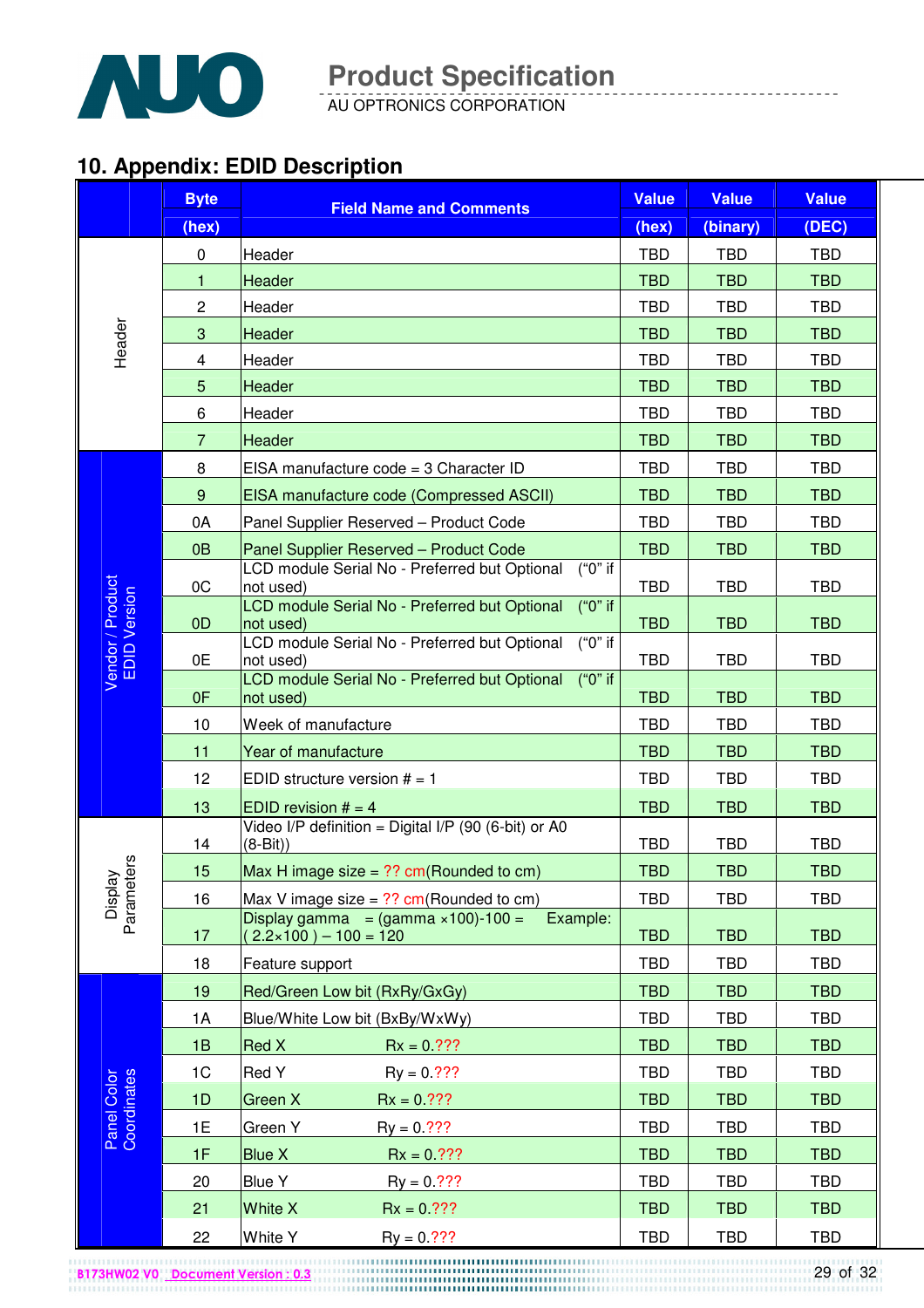

|                        | 23 | <b>Established timings 1</b><br>(00h if not used)                            | <b>TBD</b> | <b>TBD</b> | <b>TBD</b> |
|------------------------|----|------------------------------------------------------------------------------|------------|------------|------------|
|                        | 24 | Established timings 2<br>(00h if not used)                                   | <b>TBD</b> | <b>TBD</b> | <b>TBD</b> |
| Established<br>Timings | 25 | Manufacturer's timings<br>(00h if not used)                                  | <b>TBD</b> | <b>TBD</b> | <b>TBD</b> |
|                        | 26 | Standard timing ID1<br>(01h if not used)                                     | <b>TBD</b> | <b>TBD</b> | <b>TBD</b> |
|                        | 27 | Standard timing ID1<br>(01h if not used)                                     | <b>TBD</b> | <b>TBD</b> | <b>TBD</b> |
|                        | 28 | Standard timing ID2<br>(01h if not used)                                     | <b>TBD</b> | <b>TBD</b> | <b>TBD</b> |
|                        | 29 | <b>Standard timing ID2</b><br>(01h if not used)                              | <b>TBD</b> | <b>TBD</b> | <b>TBD</b> |
|                        | 2A | Standard timing ID3<br>(01h if not used)                                     | <b>TBD</b> | <b>TBD</b> | <b>TBD</b> |
|                        | 2B | <b>Standard timing ID3</b><br>(01h if not used)                              | <b>TBD</b> | <b>TBD</b> | <b>TBD</b> |
| Standard Timing ID     | 2C | Standard timing ID4<br>(01h if not used)                                     | <b>TBD</b> | <b>TBD</b> | TBD        |
|                        | 2D | Standard timing ID4<br>(01h if not used)                                     | <b>TBD</b> | <b>TBD</b> | <b>TBD</b> |
|                        | 2E | Standard timing ID5<br>(01h if not used)                                     | <b>TBD</b> | <b>TBD</b> | <b>TBD</b> |
|                        | 2F | <b>Standard timing ID5</b><br>(01h if not used)                              | <b>TBD</b> | <b>TBD</b> | <b>TBD</b> |
|                        | 30 | Standard timing ID6<br>(01h if not used)                                     | <b>TBD</b> | <b>TBD</b> | <b>TBD</b> |
|                        | 31 | <b>Standard timing ID6</b><br>(01h if not used)                              | <b>TBD</b> | <b>TBD</b> | <b>TBD</b> |
|                        | 32 | (01h if not used)<br>Standard timing ID7                                     | <b>TBD</b> | <b>TBD</b> | <b>TBD</b> |
|                        | 33 | (01h if not used)<br>Standard timing ID7                                     | <b>TBD</b> | <b>TBD</b> | <b>TBD</b> |
|                        | 34 | (01h if not used)<br>Standard timing ID8                                     | <b>TBD</b> | <b>TBD</b> | <b>TBD</b> |
|                        | 35 | (01h if not used)<br><b>Standard timing ID8</b>                              | <b>TBD</b> | <b>TBD</b> | <b>TBD</b> |
|                        | 36 | Pixel Clock/10,000<br>(LSB)                                                  | <b>TBD</b> | <b>TBD</b> | <b>TBD</b> |
|                        | 37 | Pixel Clock/10,000<br>(MSB)                                                  | <b>TBD</b> | <b>TBD</b> | <b>TBD</b> |
|                        | 38 | Horizontal Active $= ? ? ? ?$ pixels<br>(lower 8 bits)                       | <b>TBD</b> | <b>TBD</b> | <b>TBD</b> |
|                        | 39 | Horizontal Blanking (Thbp) = 320 pixels<br>(lower 8 bits)                    | <b>TBD</b> | <b>TBD</b> | <b>TBD</b> |
|                        | ЗA | Horizontal Active/Horizontal blanking (Thbp)<br>(upper4:4 bits)              | <b>TBD</b> | <b>TBD</b> | <b>TBD</b> |
|                        | 3B | Vertical Active $= ?$ ?? lines                                               | <b>TBD</b> | <b>TBD</b> | <b>TBD</b> |
| Timing Descripter #1   | 3C | Vertical Blanking (Tvbp) = ?? lines (DE Blanking typ.<br>for DE only panels) | <b>TBD</b> | <b>TBD</b> | <b>TBD</b> |
|                        | 3D | Vertical Active: Vertical Blanking (Tvbp)<br>(upper4:4 bits)                 | <b>TBD</b> | <b>TBD</b> | <b>TBD</b> |
|                        | 3E | Horizontal Sync, Offset $(Thfp) = ?$ ? pixels                                | <b>TBD</b> | <b>TBD</b> | <b>TBD</b> |
|                        | 3F | Horizontal Sync, Pulse Width = ??? pixels                                    | <b>TBD</b> | <b>TBD</b> | <b>TBD</b> |
|                        | 40 | Vertical Sync, Offset $(Tvfp) = ?$ lines<br>Sync Width<br>= ? lines          | <b>TBD</b> | <b>TBD</b> | <b>TBD</b> |
|                        | 41 | Horizontal Vertical Sync Offset/Width upper 2 bits                           | <b>TBD</b> | <b>TBD</b> | <b>TBD</b> |
|                        | 42 | Horizontal Image Size =??? mm                                                | <b>TBD</b> | <b>TBD</b> | <b>TBD</b> |
|                        | 43 | Vertical image Size = ??? mm                                                 | <b>TBD</b> | <b>TBD</b> | <b>TBD</b> |
|                        | 44 | Horizontal Image Size / Vertical image size                                  | <b>TBD</b> | <b>TBD</b> | <b>TBD</b> |
|                        | 45 | Horizontal Border = $0$ (Zero for Notebook LCD)                              | <b>TBD</b> | <b>TBD</b> | <b>TBD</b> |
|                        | 46 | Vertical Border = $0$<br>(Zero for Notebook LCD)                             | <b>TBD</b> | <b>TBD</b> | <b>TBD</b> |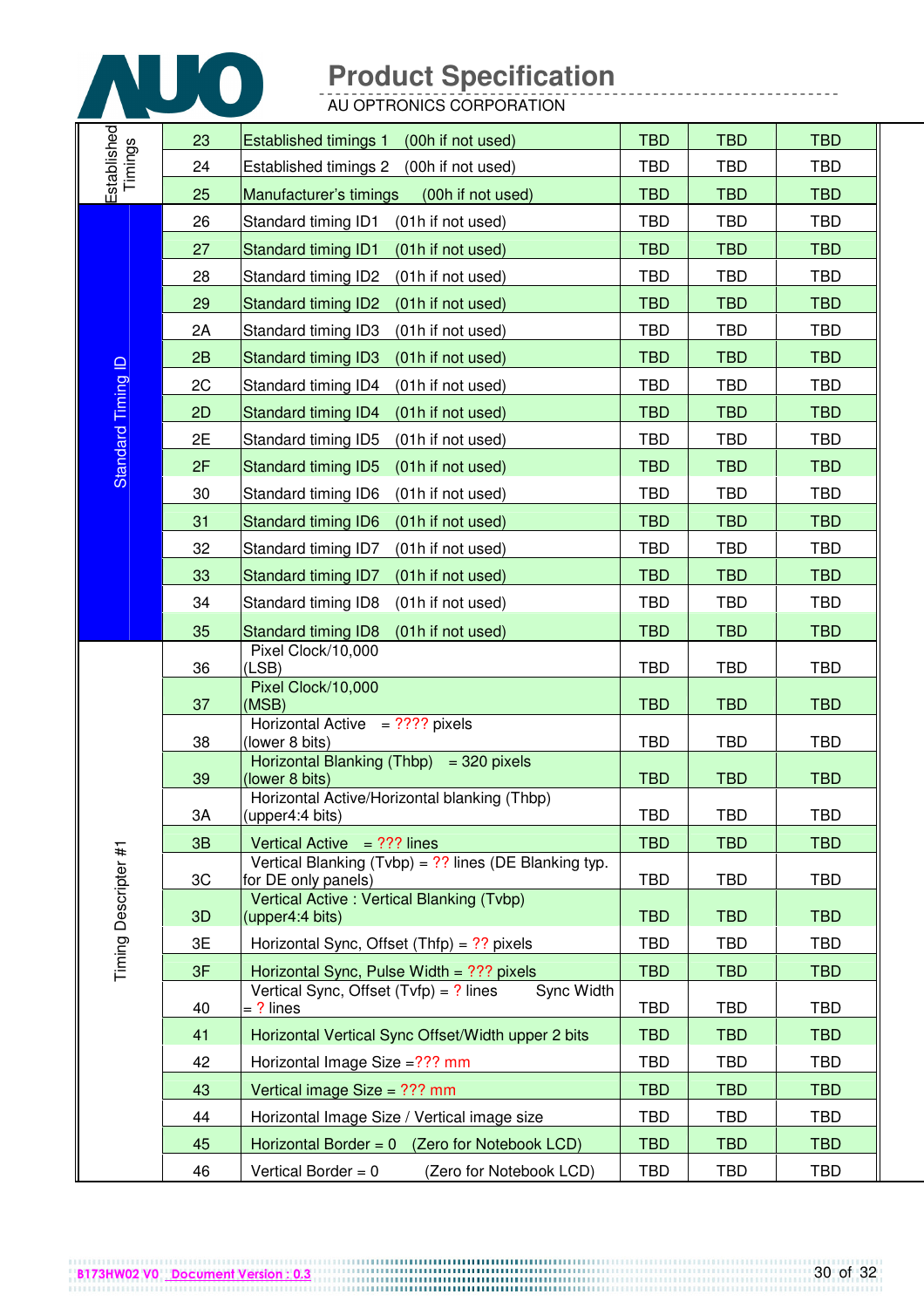

|                                                   |                | Bit[7]<br>0 : Non-interlace, 1: Interlace<br>Bit[6:5] 00: Normal display, no strero, see VESA EDID<br>Spec 1.3<br>Bit[4:3] 00: Analog composite, 01: Bipolar analog<br>composite, 10: Digital composite, 11: Digital separate<br>$Bit[2:1]$ : The interpretation of bits 2 and 1 is<br>dependent on the decode of bits 4 and 3 - see VESA<br>EDID Spec 1.3<br>Bit[0]<br>: See VESA EDID Spec 1.3               |            |            |            |
|---------------------------------------------------|----------------|----------------------------------------------------------------------------------------------------------------------------------------------------------------------------------------------------------------------------------------------------------------------------------------------------------------------------------------------------------------------------------------------------------------|------------|------------|------------|
|                                                   | 47             | $==$ fix=1A                                                                                                                                                                                                                                                                                                                                                                                                    | <b>TBD</b> | <b>TBD</b> | <b>TBD</b> |
|                                                   | 48             | Pixel Clock/10,000<br>(LSB)                                                                                                                                                                                                                                                                                                                                                                                    | <b>TBD</b> | <b>TBD</b> | <b>TBD</b> |
|                                                   | 49             | Pixel Clock/10,000<br>(MSB)                                                                                                                                                                                                                                                                                                                                                                                    | <b>TBD</b> | <b>TBD</b> | <b>TBD</b> |
|                                                   | 4A             | Horizontal Active $=$ xxxx pixels<br>(lower 8 bits)                                                                                                                                                                                                                                                                                                                                                            | <b>TBD</b> | TBD        | <b>TBD</b> |
|                                                   | 4 <sub>B</sub> | Horizontal Blanking (Thbp) = $xxxxx$ pixels<br>(lower 8 bits)                                                                                                                                                                                                                                                                                                                                                  | <b>TBD</b> | <b>TBD</b> | <b>TBD</b> |
|                                                   | 4C             | Horizontal Active/Horizontal blanking (Thbp)<br>(upper4:4 bits)                                                                                                                                                                                                                                                                                                                                                | <b>TBD</b> | TBD        | <b>TBD</b> |
|                                                   | 4D             | Vertical Active $=$ xxxx lines                                                                                                                                                                                                                                                                                                                                                                                 | <b>TBD</b> | <b>TBD</b> | <b>TBD</b> |
|                                                   | 4E             | Vertical Blanking (Tvbp) = xxxx lines (DE Blanking<br>typ. for DE only panels)                                                                                                                                                                                                                                                                                                                                 | <b>TBD</b> | <b>TBD</b> | <b>TBD</b> |
|                                                   | 4F             | Vertical Active: Vertical Blanking (Tvbp)<br>(upper4:4 bits)                                                                                                                                                                                                                                                                                                                                                   | <b>TBD</b> | <b>TBD</b> | <b>TBD</b> |
|                                                   | 50             | Horizontal Sync, Offset $(Thfp) =$ xxxx pixels                                                                                                                                                                                                                                                                                                                                                                 | <b>TBD</b> | <b>TBD</b> | <b>TBD</b> |
|                                                   | 51             | Horizontal Sync, Pulse Width $=$ xxxx pixels                                                                                                                                                                                                                                                                                                                                                                   | <b>TBD</b> | <b>TBD</b> | <b>TBD</b> |
| Timing Descripter #2<br>(=Timing Descripter #1)   | 52             | Vertical Sync, Offset $(Tvfp) = xx$ lines<br>Sync<br>Width $=$ xx lines                                                                                                                                                                                                                                                                                                                                        | <b>TBD</b> | <b>TBD</b> | <b>TBD</b> |
|                                                   | 53             | Horizontal Vertical Sync Offset/Width upper 2 bits                                                                                                                                                                                                                                                                                                                                                             | <b>TBD</b> | <b>TBD</b> | <b>TBD</b> |
|                                                   | 54             | Horizontal Image Size = xxx mm                                                                                                                                                                                                                                                                                                                                                                                 | <b>TBD</b> | <b>TBD</b> | <b>TBD</b> |
|                                                   | 55             | Vertical image Size = xxx mm                                                                                                                                                                                                                                                                                                                                                                                   | <b>TBD</b> | <b>TBD</b> | <b>TBD</b> |
|                                                   | 56             | Horizontal Image Size / Vertical image size                                                                                                                                                                                                                                                                                                                                                                    | <b>TBD</b> | <b>TBD</b> | <b>TBD</b> |
|                                                   | 57             | Horizontal Border = $0$ (Zero for Notebook LCD)                                                                                                                                                                                                                                                                                                                                                                | <b>TBD</b> | <b>TBD</b> | <b>TBD</b> |
|                                                   | 58             | Vertical Border = $0$ (Zero for Notebook LCD)                                                                                                                                                                                                                                                                                                                                                                  | <b>TBD</b> | <b>TBD</b> | <b>TBD</b> |
|                                                   | 59             | 0: Non-interlace, 1: Interlace<br>Bit[7]<br>Bit[6:5] 00: Normal display, no strero, see VESA<br>EDID Spec 1.3<br>Bit[4:3] 00: Analog composite, 01: Bipolar analog<br>composite, 10: Digital composite, 11: Digital separate<br>$Bit[2:1]$ : The interpretation of bits 2 and 1 is<br>dependent on the decode of bits 4 and 3 - see VESA<br>EDID Spec 1.3<br>: See VESA EDID Spec 1.3<br>Bit[0]<br>$==$ fix=1A | <b>TBD</b> | <b>TBD</b> | <b>TBD</b> |
|                                                   | 5A             | Flag                                                                                                                                                                                                                                                                                                                                                                                                           | <b>TBD</b> | <b>TBD</b> | <b>TBD</b> |
|                                                   | 5B             | <b>Flag</b>                                                                                                                                                                                                                                                                                                                                                                                                    | <b>TBD</b> | <b>TBD</b> | <b>TBD</b> |
|                                                   | 5C             | Flag                                                                                                                                                                                                                                                                                                                                                                                                           | <b>TBD</b> | <b>TBD</b> | <b>TBD</b> |
| Timing Descripter #3<br>Dell specific information | 5D             | Data Type Tag: Alphanumeric Data String (ASCII)<br>==> fix=FE                                                                                                                                                                                                                                                                                                                                                  | <b>TBD</b> | <b>TBD</b> | <b>TBD</b> |
|                                                   | 5E             | Flag                                                                                                                                                                                                                                                                                                                                                                                                           | <b>TBD</b> | <b>TBD</b> | <b>TBD</b> |
|                                                   | 5F             | Dell P/N 1 <sup>st</sup> Character                                                                                                                                                                                                                                                                                                                                                                             | <b>TBD</b> | <b>TBD</b> | <b>TBD</b> |
|                                                   | 60             | Dell P/N 2 <sup>nd</sup> Character                                                                                                                                                                                                                                                                                                                                                                             | <b>TBD</b> | <b>TBD</b> | <b>TBD</b> |
|                                                   | 61             | Dell P/N 3 <sup>rd</sup> Character                                                                                                                                                                                                                                                                                                                                                                             | <b>TBD</b> | <b>TBD</b> | <b>TBD</b> |
| B173HW02 V0 Document Version: 0.3                 |                |                                                                                                                                                                                                                                                                                                                                                                                                                |            |            | 31 of 32   |